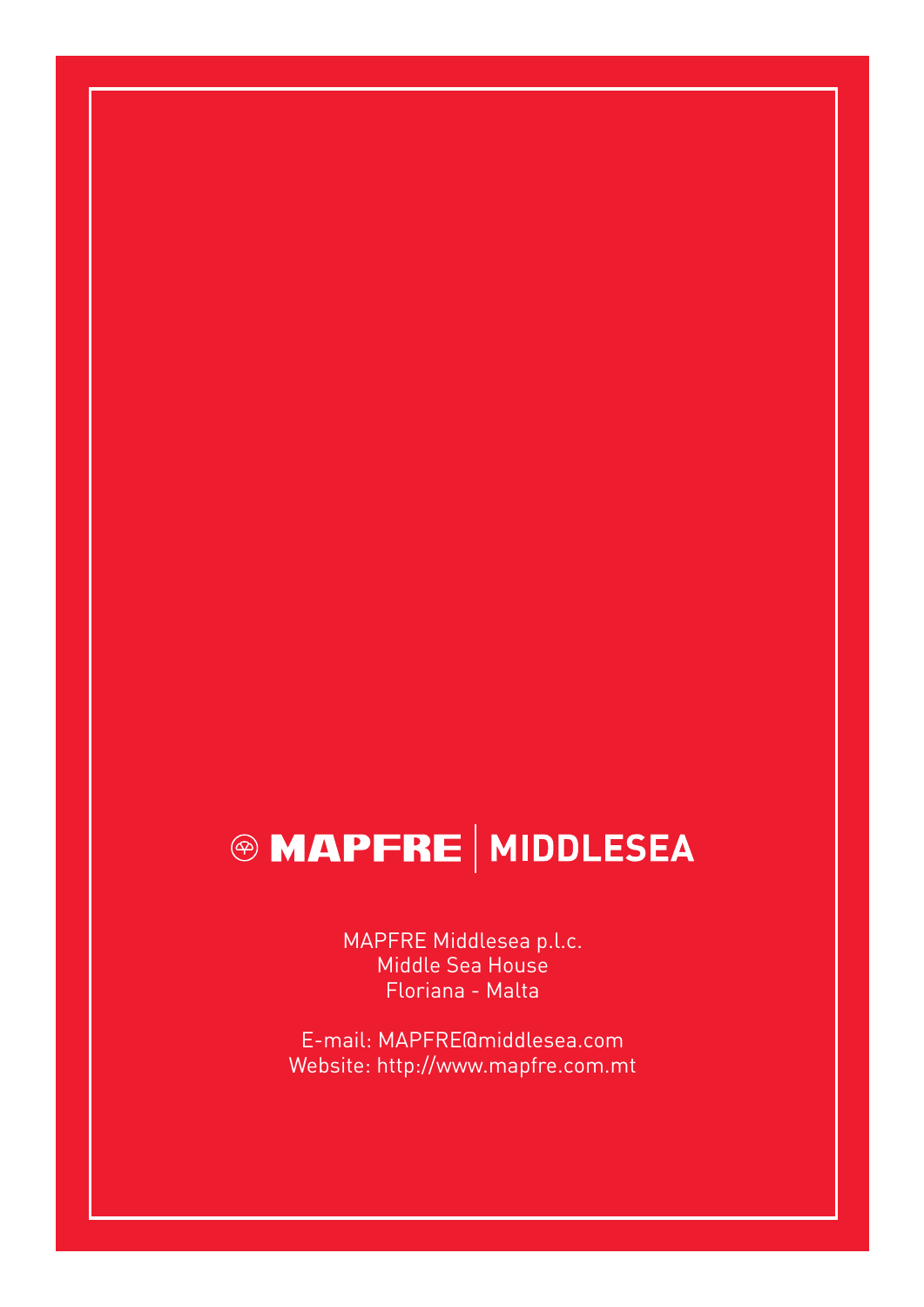# **TRAVEL INSURANCE POLICY**

Thank you for choosing MAPFRE Middlesea Plc. **You** should read these documents and check them carefully to ensure they provide **you** with the cover **you** require. It is important that **you** advise **us** immediately whenever any changes occur that affect what **you** have told **us**.

This **Policy**, **Schedule** and **Endorsement(s)** (if any) together are evidence of the contract between **you** and MAPFRE Middlesea p.l.c. based on the information given to **us** and the declaration made on the proposal form. In return for receiving and accepting the premium, **we** will provide insurance within the **Travel Destination** noted in the **Schedule** in accordance with the terms and conditions of this **Policy**.

**JAVIER MORENO GOZALEZ PRESIDENT & CHIEF EXECUTIVE OFFICER**

**OLIVA DARMANIN CHIEF OFFICER TECHNICAL**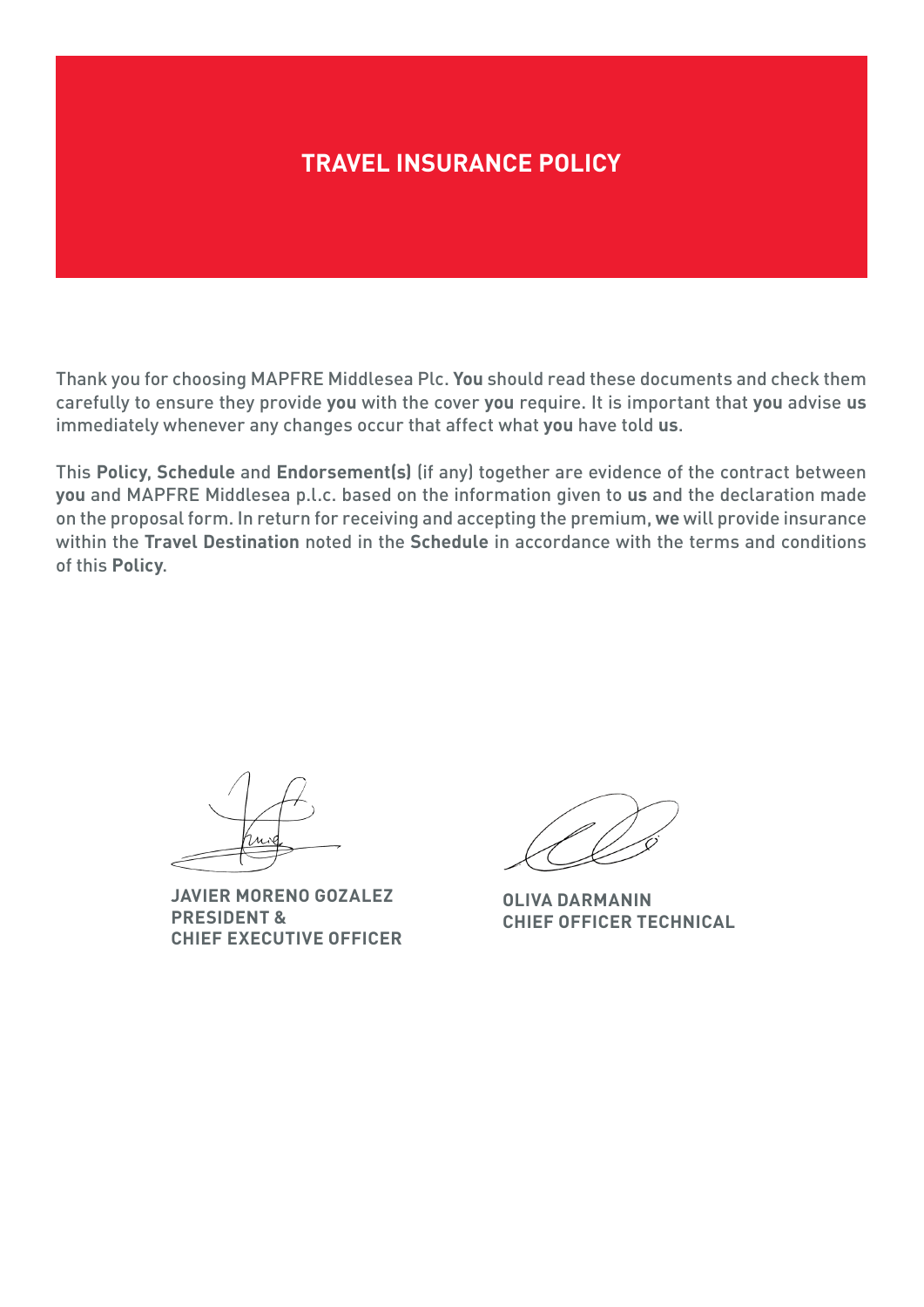This **Policy** applies only to persons resident in **Malta** who are undertaking conventional nonworking holidays or business trips where no **manual work** is undertaken. **We** should be advised if **you** intend to include a planned sporting activity during **your trip**.

# **Contract and Jurisdiction Clause**

Unless both **you** and **we** agree otherwise, this contract of insurance is **Maltese** and is governed by and according to Maltese Law and is subject to the exclusive jurisdiction of the Maltese Courts. With regards to the cover provided and the indemnity payable under this **Policy we** will pay only in respect of judgements, orders or awards that are delivered by or obtained from a court within **Malta** or within the territory where the incident occurred subject to the **Travel Destination** noted in the **Schedule** or in accordance with the applicable law, whichever shall prevail.

# **Health Warranty**

Claims under Sections 1 (Cancellation and Abandonment) and 2 (Emergency Medical and Associated Expenses and Hospital Benefit) of this **Policy** will only be entertained if such claims are not a direct or indirect result of any **pre‑existing medical condition** of the **insured person** or of any **travelling companion**.

# **World-Wide Emergency Assistance**

In the event of a claim under Sections 2 (Emergency Medical and Associated Expenses and Hospital Benefit) and 6 (Personal Accident) of this **Policy you** may contact **our** Assistance Centre on the telephone number stated in the **Schedule**.

# **Policy Cover Limits**

The most **we** will pay under each Section of the **Policy** for each **insured person** is shown in the **Schedule**.

# **Global/ European Health Insurance Card**

If **you** are travelling to countries in the European Economic Area & Switzerland **we** strongly recommend that **you** get a Global/European Health Insurance Card from the competent authorities. This will allow **you** to benefit from the health arrangements which exist between member states. **You** must take reasonable steps to use these arrangements where possible.

If **you** lodge a valid claim and **your** medical expenses have been reduced because of the use of a Global/European Health Insurance Card or private health insurance, **we** will not apply the deduction of the **excess** under Section 2 - Emergency Medical and Associated Expenses and Hospital Benefit.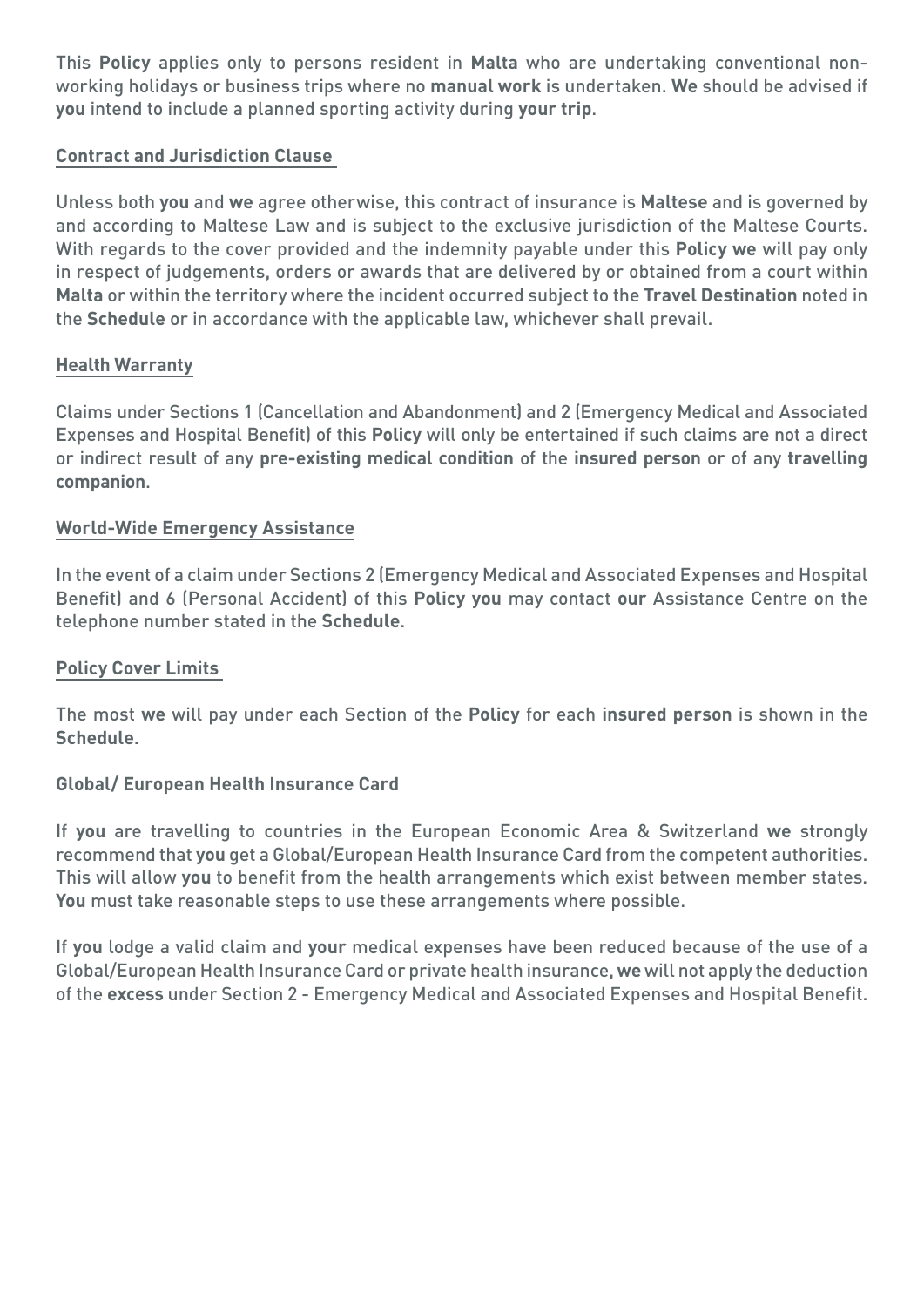# **TABLE OF CONTENTS**

| <b>SECTION 2 - EMERGENCY MEDICAL AND ASSOCIATED EXPENSES AND HOSPITAL BENEFIT5</b> |
|------------------------------------------------------------------------------------|
|                                                                                    |
| SECTION 4 - YOUR MONEY, BELONGINGS, TRAVEL DOCUMENTS AND RENTAL VEHICLE            |
|                                                                                    |
|                                                                                    |
|                                                                                    |
|                                                                                    |
|                                                                                    |
|                                                                                    |
|                                                                                    |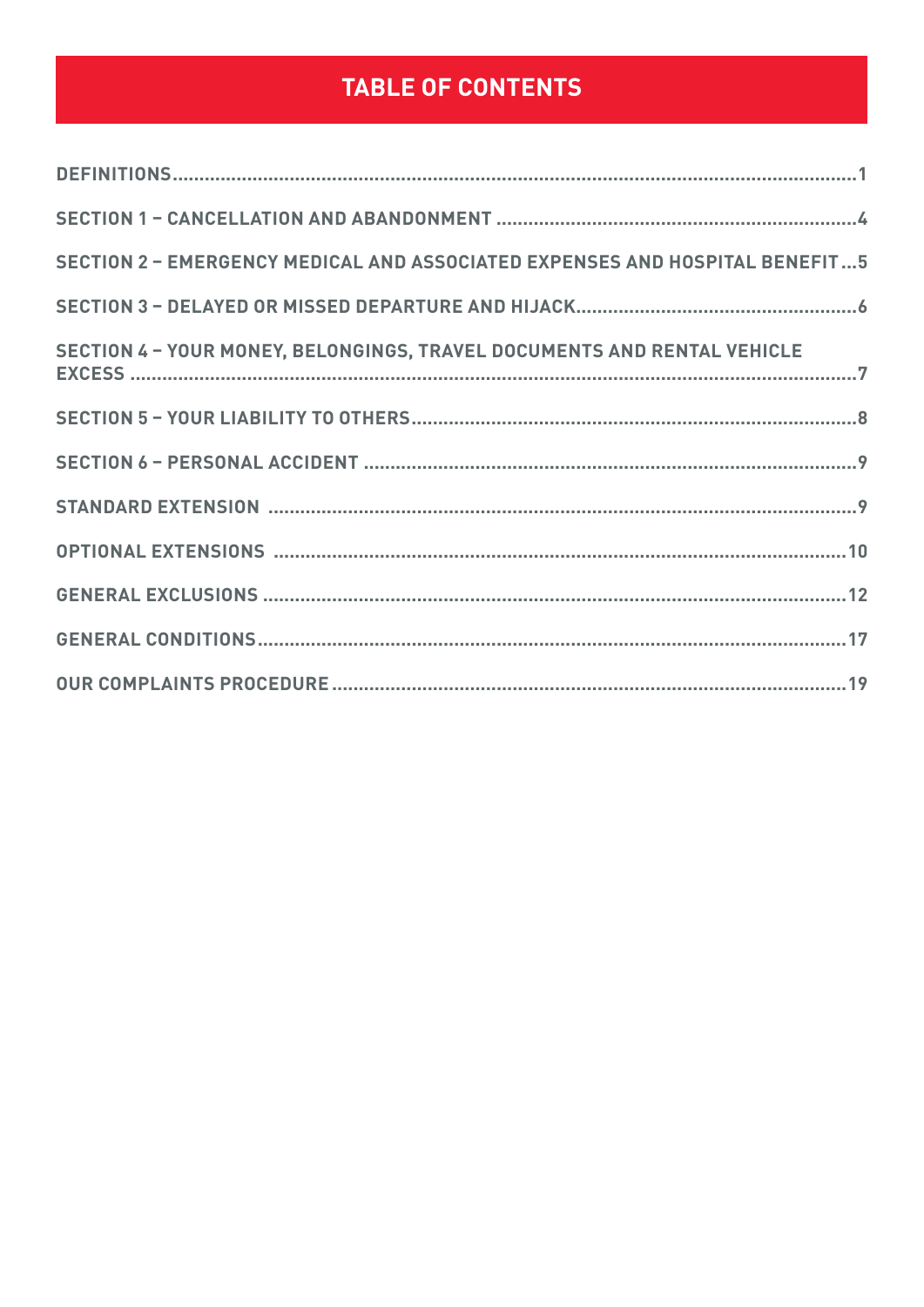# **DEFINITIONS**

<span id="page-4-0"></span>Wherever **you** see the following words or phrases, they will have the meanings shown next to them and are shown in bold print. Any word or expression to which a specific meaning has been given has the same meaning wherever it appears unless the context requires otherwise:

**Accident** or **accidental** means a sudden unexpected event which happens after the start date of the **Policy** and results in **your bodily injury** or other loss or damage covered by this **Policy**.

**Abandon or abandonment** means returning to **your home** before the scheduled return date or by attending a hospital abroad in excess of 48 hours as an in-patient.

**Bodily injury** means **your** death or injury to **your** body (including **your** disappearance arising therefrom) other than by **your** deliberate act, caused solely by violent, **accidental,** external and visible means. This does not include any disease, sickness or naturally occurring condition or gradually operating or degenerative process.

**Cash** means coins and notes including foreign currency which are current legal tender.

**Close Business partner/s or associate/s** means someone **you** work with in **Malta** and whose absence from work for one or more days at the same time that **you** are also absent from, prevents the business from running properly. This has to be approved and agreed by a director of **your** Business.

**Close relative(s)** means **your** mother, father, sister, brother, wife, husband, partner who lives at the same address as **you** and shares **your** financial responsibilities (not including **business partners or associates)**, fiancé(e), daughter, son, grandparent, grandchild, parent-in-law, son-in-law, daughterin-law, sister-in-law, brother-in-law, step-parent, step-child, step-sister, step-brother, aunt, uncle, cousin, nephew, niece, legal guardian or foster parent or child.

**Credit and Debit Cards** means credit, debit, cheque, bankers or cash dispenser cards.

**Electronic Equipment** means all devices that require voltage and power to operate and their related accessories and peripheral equipment.

**Emergency Medical Treatment** means any sudden and unexpected medically necessary surgical or medical procedure, consultation, test or investigation to cure or actively and substantially relieve an acute **medical condition**.

**Endorsement(s)** means any alteration made to the **Policy** which has been agreed by **us** in writing.

**Excess(es)** means the first part of any claim which **you** have to pay **yourself** or is deducted from **your** claim settlement amount**.**

**Hijack** means when an aircraft, ship, or vehicle in which **you** are travelling is unlawfully seized whilst in transit and forced to go to a different destination or the hijacker uses it for his own purposes and advantage, or as an act of terrorism.

**Home** means **your** permanent private residential address in **Malta**.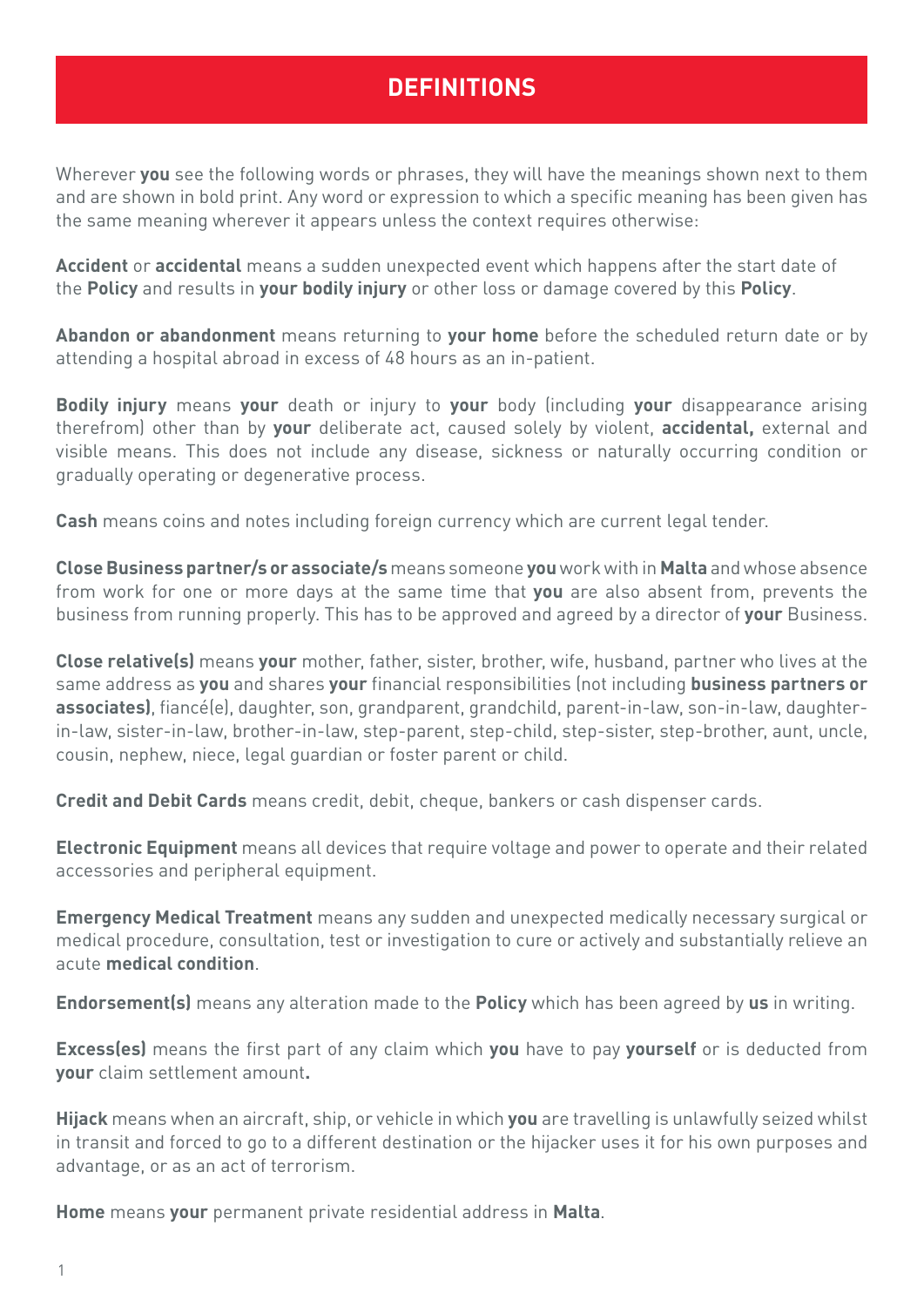**Loss of limb** means total and permanent loss of use of **your** entire hand, arm, foot or leg or amputation at or above the wrist or ankle.

**Malta** or **Maltese** means the, or of the, Republic of **Malta** including any recognised sea passage within the Republic.

**Manual Work** means physical work, irrespective whether it is carried out by unskilled or skilled workers.

**Medical Condition** means any disease, illness or injury.

**Medical Practitioner** means a registered practicing member of the medical profession who is not related to **you** or to **your travelling companion.**

**Pandemic** means a widespread outbreak of a human infectious disease, i.e. a human-to-human spread of a virus into at least three countries on two different continents.

**Period of insurance** means the period of the **trip** which starts from when **you** leave **your** normal place of residence or business and shall terminate on **your** return thereto, but shall not exceed the number of days stated in the **Schedule.** However, in the case of cancellation cover as specified in Section 1 (Cancellation and Abandonment) of this **Policy,** the **period of insurance** starts from the date of issue of the **Policy** and ends when **you** begin **your trip.**

**Permanent total disablement** means a total and permanent disability which medical evidence confirms will prevent **you** from doing any kind of paid work for the rest of **your** life.

**Personal Money** means **cash,** travellers' and other cheques, postal and money orders, non-refundable pre-paid tickets, travel tickets, hotel vouchers, event and entertainment tickets, phone cards and credit/ debit or charge cards all held for private purposes.

**Personal belongings** means luggage, clothing, personal effects, **valuables, electronic equipment,**  sports equipment, musical instruments and other items which **you** normally wear or carry with **you**  during the **trip.** All such items must either belong to **you** or be **your** legal responsibility**. Personal belongings** includes articles purchased during the **trip** but excludes **personal money.**

**Plan** means Low Cost, Economy or Club as stated in the **Schedule**.

**Policy** means this booklet, the **Schedule** and any **endorsements** all of which are to be read together.

**Pre-existing Medical Condition** means any **medical condition** that **you** or **your travelling companion**  have, or have had, for which during the last 24 months **you**:

- **•** are taking or have been taking prescribed medication;
- **•** are waiting to receive, or have received treatment (including surgery, tests or investigations).

**Schedule** means the document containing **your** name and address, the **period of insurance,** the sections of this **Policy** which apply, the premium **you** have to pay, the amounts for which **you** are covered, details of any extensions or **endorsements** and any other relevant details.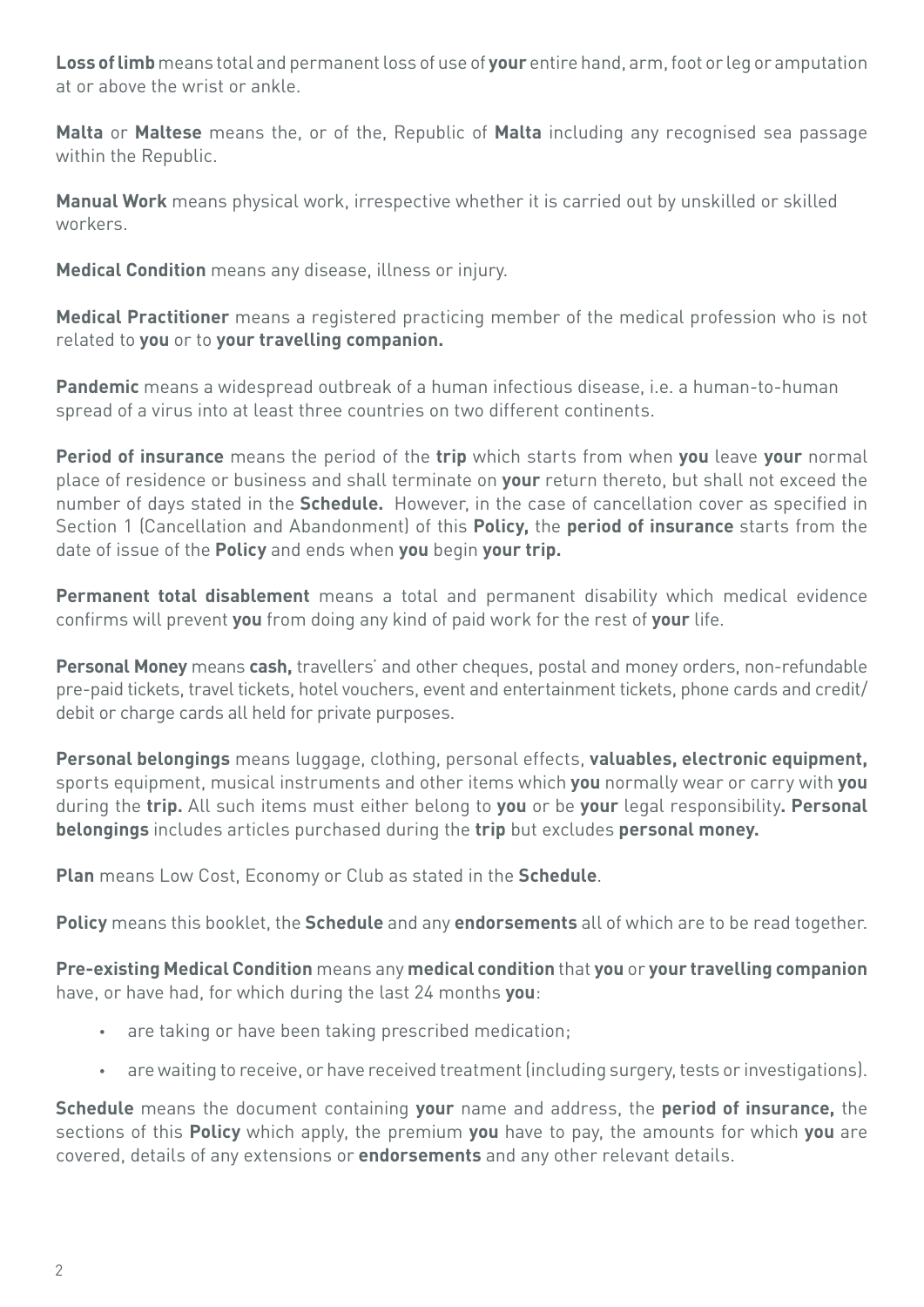**Secure Luggage Area** means any of the following, as and where appropriate:

- a locked dashboard, boot or luggage compartment of a motor vehicle;
- the locked luggage compartment of a hatchback vehicle fitted with a lid closing off the luggage area, or of an estate car with a fitted and engaged tray or roller blind cover behind the rear seats;
- the fixed storage units of a locked motorised or towed caravan; or
- a locked luggage box, attached to a roof rack which is itself attached to the vehicle roof.

**Total Loss of Sight** means complete and permanent loss of sight from one or both eyes.

**Travel Destination** means the geographical area defined in the **Schedule**. Cover under this **Policy**  applies only to travel within the geographical area noted in the **Schedule**.

**Travelling Companion** means a person with whom **you** are travelling or have arranged to travel with and without whom the **Trip** cannot commence or continue. A tour or group leader is not considered as a **Travelling Companion**.

**Trip** means any return journey that starts and finishes from **your home** or place of business in **Malta** and, unless agreed otherwise, which lasts, or is scheduled to last, for no more than 180 days.

**Unattended** means where **you** are not in full view of or **you** are not in a position to prevent the unauthorised taking of **your** property.

**Valuables** means items of gold, platinum, silver or other precious metals or stones, jewellery, watches, antiques (not including furniture), pictures and other works of art, coins and medals, furs, binoculars, telescopes, and **electronic equipment.**

**We** or **us** or **our** means MAPFRE Middlesea p.l.c.

**You** or **Your** or **Yourself** or **Insured Person** means the person or people named in **your Policy Schedule**.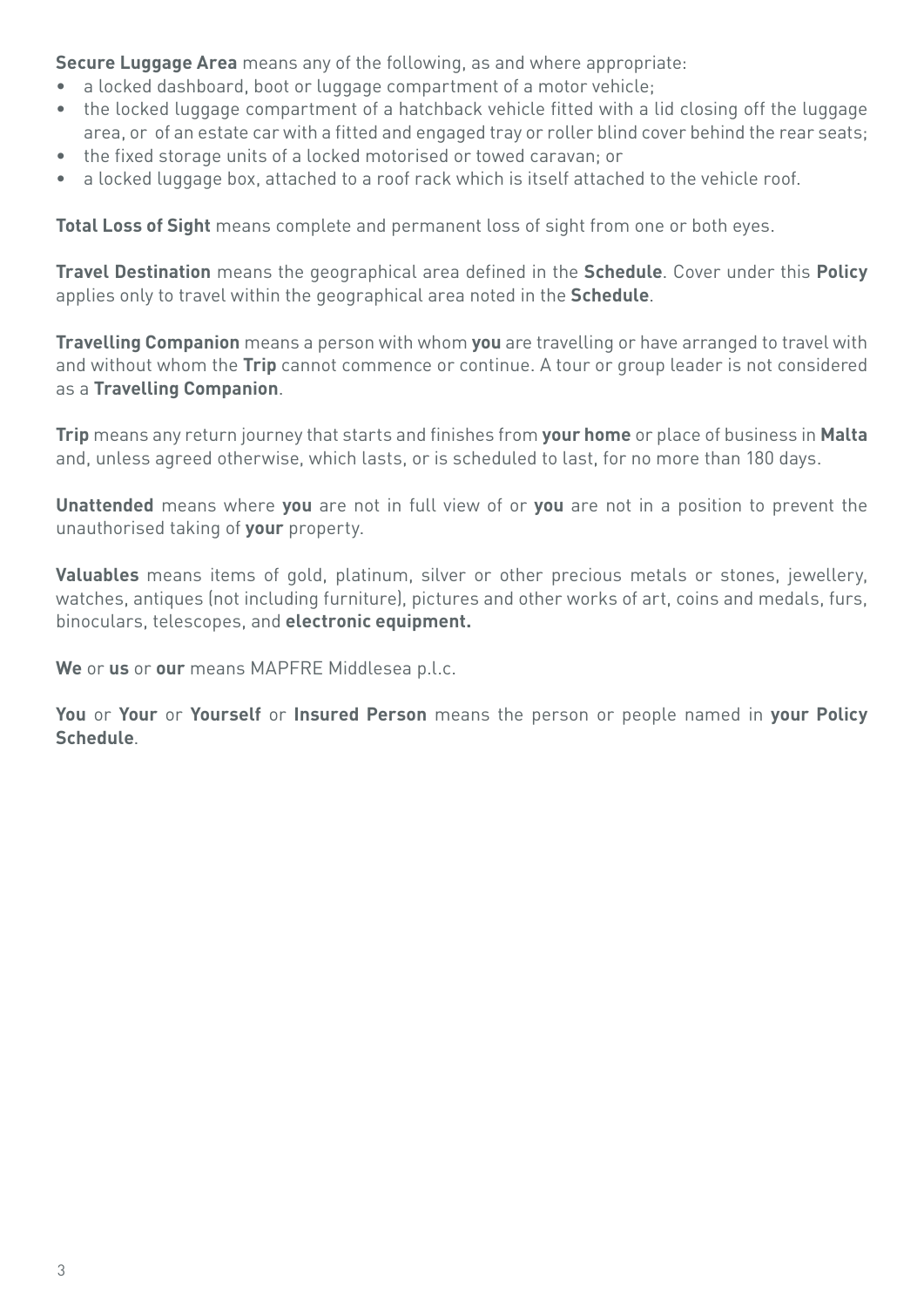# **SECTION 1 – CANCELLATION AND ABANDONMENT**

#### <span id="page-7-0"></span>**We** will pay **you** up to the limit shown in **your Policy schedule** for:

- a. any unused travel and accommodation expenses that **you** have already paid or contracted to pay and which **you** cannot get back including prepaid car hire, excursions, tours or activities, if **you** have to necessarily and unavoidably cancel before **you** commence **your trip**;
- b. the value of that portion of **your** travel and accommodation arrangement paid for before **your trip** commenced and which **you** were unable to use and any reasonable extra travel cost incurred, if **you** have to necessarily and unavoidably **abandon** or curtail **your trip** and return **home** earlier than planned;
- c. reasonable extra travel and accommodation costs incurred and any extra kennel and cattery fees incurred in **Malta**, if **you** have to necessarily and unavoidably lengthen **your trip**.

due to:

- i. **you** or **your travelling companion, your close relative** or **your close business partner/s or associate/s** is seriously injured**,** falls seriously ill, is quarantined or dies;
- ii. **you** or **your travelling companion** is called for jury service or as a witness in a **Maltese** court of law during the **period of insurance**;
- iii. **you** or **your travelling companion** is involuntarily made redundant and registered as unemployed with the local authorities;
- iv. **your home** or that of **your travelling companion** is made unfit to live in by fire, explosion, storm, flooding or impact by aircraft which happen after **you** have purchased this **Policy** or booked **your trip**, whichever is the later;
- v. **you** or **your travelling companion** being required by the police authorities to stay at **home** or at the place of work as a result of burglary, theft or vandalism at either of the premises;
- vi. **you** or **your travelling companion** are members of the armed forces, police force, fire, nursing or ambulance service or employees of the Government of Malta and **your** authorised leave is withdrawn or cancelled and such withdrawal or cancellation could not have been reasonably expected at the time of purchasing this **Policy**;
- vii. the **trip** is unavoidably cancelled as a result of the departure from **Malta** being delayed for at least 24 hours;
- viii. **your trip** is cancelled due to an avalanche, earthquake, volcanic eruption, tsunami, explosion, fire, landslide, storm or flood that renders the accommodation **you** are staying in uninhabitable;
	- ix. adverse weather conditions that cause the complete cessation of services of **your** cruise liner for at least 48 consecutive hours;
	- x. additional expenses incurred following the accommodation in which **you** are staying is declared as unsafe by the authorities.

**We** will not pay any claim:

- i. for redundancy caused by misconduct, resignation or voluntary redundancy or if **you** or **your travelling Companion** knew of the redundancy before this **Policy** was purchased or the **trip** was booked, whichever is the later;
- ii. if **you** or **your travelling companion** not wanting to travel;
- iii. arising from **your** or **your travelling Companion** not having the correct passport, visa or other travel or entry documents;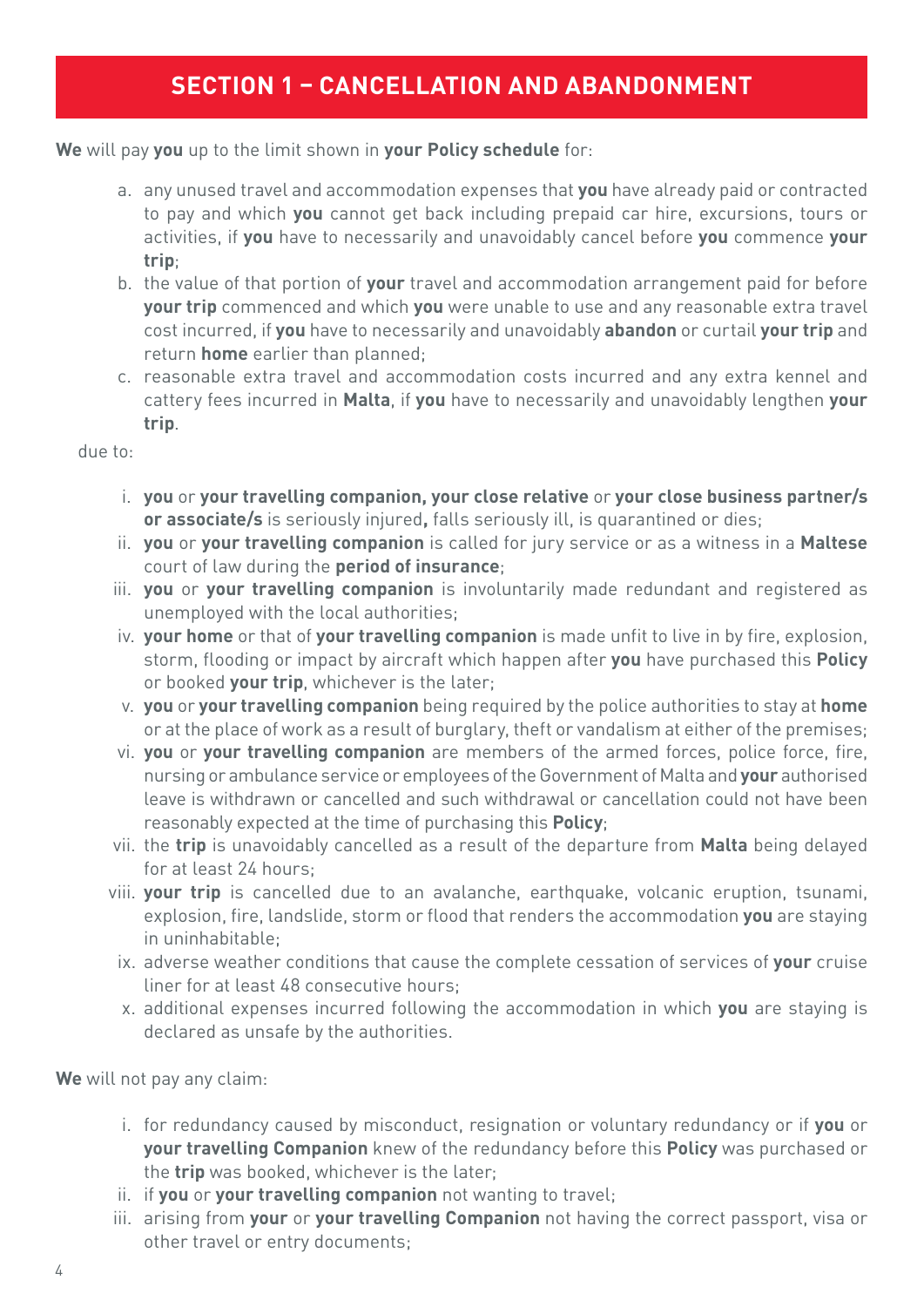- <span id="page-8-0"></span>iv. for additional travelling expenses if, in advance of **your trip**, a return ticket to **Malta** was not purchased;
- v. resulting out of a **medical condition** which **you**, **your travelling companion** or any other person whose health **your trip** depends on, were aware of, when this **Policy** was purchased or the **trip** was booked;
- vi. for Cancellation or **Abandonment** of the **trip** due to **your** or **your travelling companion**'s **bodily injury** or illness unless a medical certificate is obtained beforehand from a **Medical Practitioner** stating that this necessarily and reasonably prevented **you** from travelling or confirm the necessity to return **Home**;
- vii. if **you** fail to notify the travel agent, tour operator or provider of transport/accommodation immediately it is found necessary to cancel or **abandon** the **trip. Our** liability shall be solely restricted to the cancellation/**abandonment** charges that would have applied had such failure not occurred;
- viii. for unused travel and accommodation expenses that **you** have received a refund /voucher for from the airlines, hotel, travel agent or other supplier;
	- ix. all circumstances including **pre-existing medical conditions** excluded by the Health Warranty in the **Policy** known to **you** prior to the date this insurance is effected by **you**  which could reasonably have been expected to give rise to cancellation or **abandonment**  of the **trip**.

# **SECTION 2 – EMERGENCY MEDICAL AND ASSOCIATED EXPENSES AND HOSPITAL BENEFIT**

- A. If **you** fall ill, become injured or die during **your trip we** will pay **you** for:
	- a. **emergency medical treatment** outside **Malta** including rescue services to take **you** to hospital and nursing fees and charges incurred;
	- b. emergency dental treatment for the immediate relief of pain (to natural teeth only) incurred outside **Malta**;
	- c. the cost of burying or cremating **you** in the country outside **Malta** where **you** die or the additional cost of returning **your** body or ashes to **your home**;
	- d. the cost of additional transport (economy class) and accommodation expenses up to the standard of your original booking if you are advised by a medical practitioner that you should stay longer than you intended;
	- e. the additional cost of **your** returning **home** if **you** cannot use **your** return ticket to **Malta**;
	- f. the additional cost if it is medically necessary for **you** to return **home**;
	- g. the reasonable extra travel and room only accommodation costs under (d), (e) and (f) above, of one relative or friend who has to travel or stay with **you**, providing both a **Medical Practitioner** and **we** believe it is necessary.
- B. In addition, **we** will also pay **you** the amount shown in the **Schedule**:
	- a. for every 24 hours **you** are being treated as an in-patient in a hospital outside **Malta** towards incidental expenses **you** have to pay such as telephone calls;
	- b. for additional treatment required in **Malta** within a maximum period of 3 months after **your** booked return date.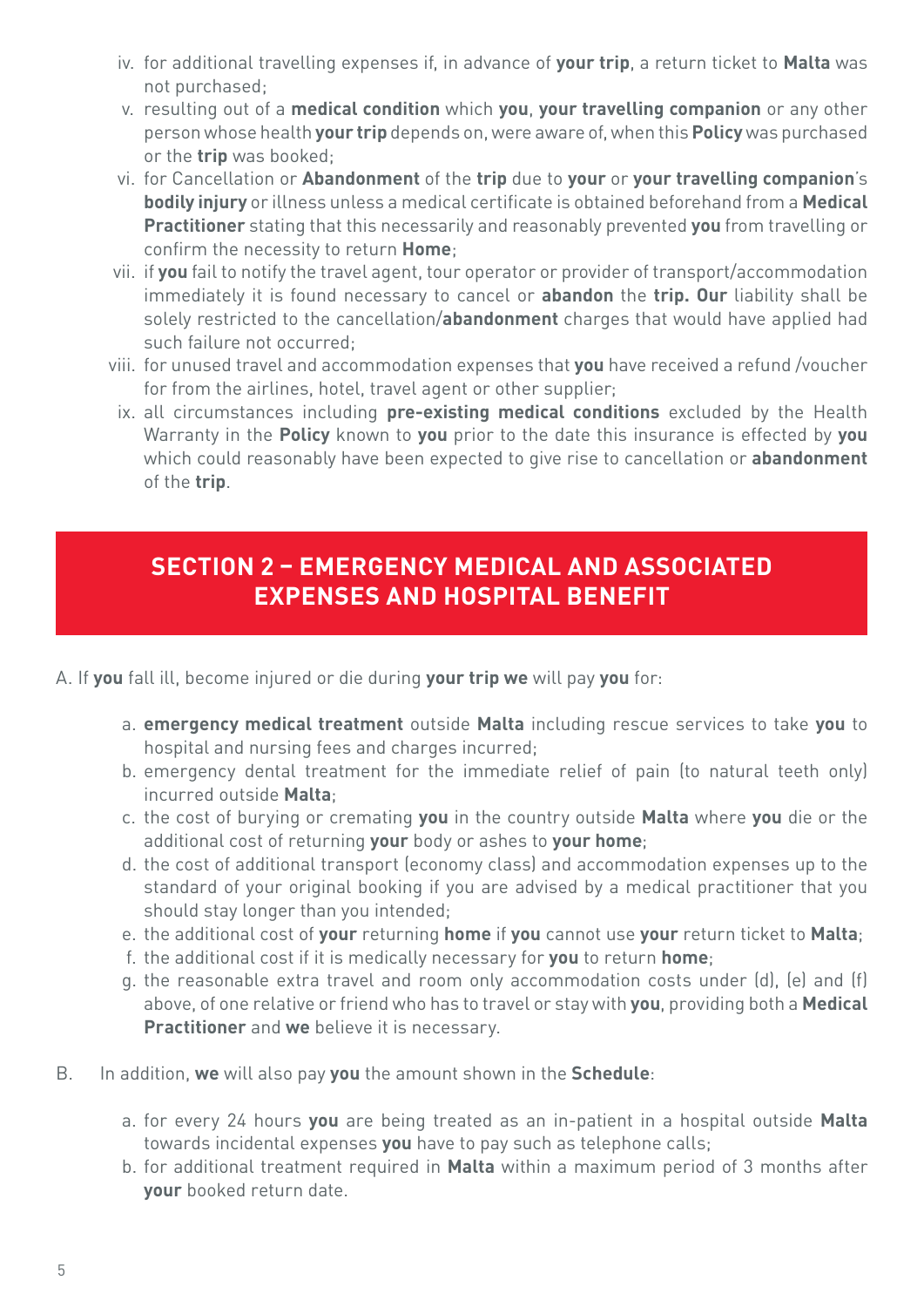<span id="page-9-0"></span>**We** will not pay any claim for:

- i. costs incurred following **your** decision not to return to **Malta** after the date when, in **our** opinion, it was safe for **you to do so**;
- ii. the cost of in-patient hospital treatment or going **home** early not authorised by **us** in advance;
- iii. the cost of any non-emergency treatment or surgery including exploratory tests which are not directly related to the illness or injury for which **you** originally went into hospital;
- iv. any form of treatment that the attending **Medical Practitioner** and **we** think can reasonably wait until **you** return to **Malta**;
- v. cosmetic surgery;
- vi. medication which at the time **your trip** started **you** knew that **you** would need while **you** were away;
- vii. any additional costs because **you** have a single or private room;
- viii. treatment or services provided by a health spa, convalescent or nursing home or any rehabilitation centre;
- ix. medical expenses unless **you** obtain a medical certificate from a **Medical Practitioner**  clearly stating diagnosis and treatment received and the necessary supporting evidence such as receipts or bills.

Specific Condition to this Section:

In the event of **your Bodily Injury** or illness **we** reserve the right to relocate **you** from one hospital to another and arrange for **your** repatriation to **Malta** at any time during the **trip**. **We** will do this if in the opinion of the **Medical Practitioner** in attendance or World-Wide Assistance, **you** can be moved safely and/or travel safely to **Malta** to continue treatment.

# **SECTION 3 – DELAYED OR MISSED DEPARTURE AND HIJACK**

# A**. Delayed Departure**

In the event of the international transport by aircraft, ship or train on which **you** are booked to travel is delayed in leaving **Malta** at its scheduled time of departure on **your** outward journey or on the final part of **your** journey back to **Malta**, **we** will pay **you**:

- a. the amount shown in the **Schedule** for every 8 hour period **you** are delayed;
- b. **your** unused travel and accommodation expenses which **you** have already paid or contracted to pay and which **you** cannot get back after **you** have been delayed for more than 24 hours on **your** outward journey from **Malta**, **you** choose to **abandon your trip**;
- c. the unused kennel or cattery fees which **you** cannot get back;
- d. any additional accommodation costs **you** may incur following the delay.

# B. **Missed Departure**

**We** will cover **you** for:

1. the extra travel costs (economy class only) and flight change fees, and the extra accommodation cost (excluding accommodation costs incurred in **Malta**), **you** have to pay, if in order to continue **your trip you** arrive at the point of departure too late to board the ship, aircraft or train in which **you** are booked to travel as a direct result of: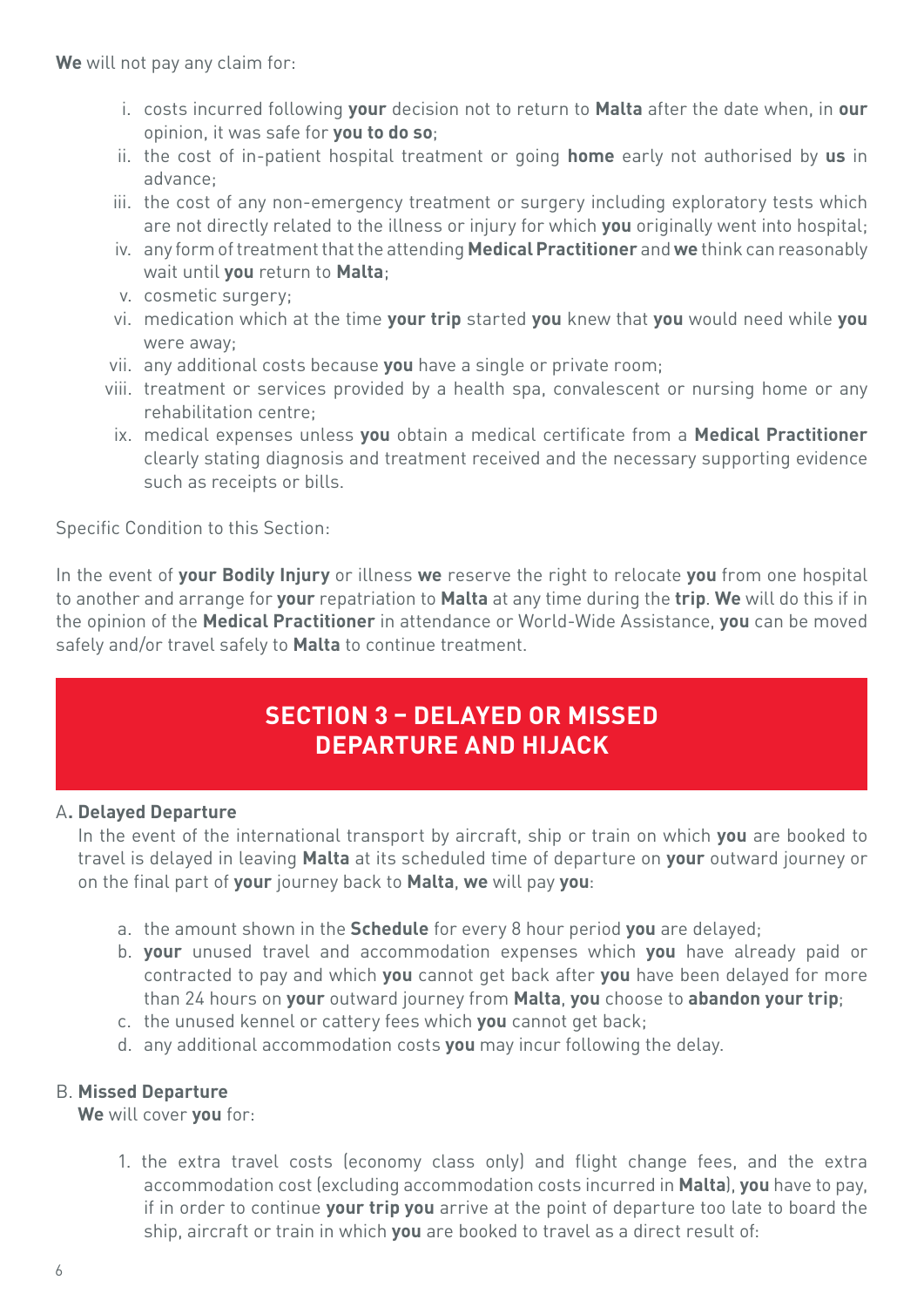<span id="page-10-0"></span>a. the interruption of scheduled transport service caused by mechanical breakdown, labour or civil disturbances, extreme weather conditions or natural catastrophes, provided that such cancellation could not reasonably have been expected at the time of purchasing this **Policy**;

or

b. the vehicle in which **you** are travelling is involved in an **accident** or breaks down;

or

- c. delay to a connecting scheduled flight in excess of one hour;
- 2. reimbursement for flight change fees if due to an **accident** or breakdown occurring ahead of **you** on a motorway or dual carriage way cause an unexpected delay to the vehicle in which **you** are travelling;
- 3. reimbursement of flight change fees if **you** are denied boarding the flight **you** are booked to travel on, due to overbooking of passengers.

### C. **Hijack**

**We** will also pay **you** the amount shown in the **Schedule** for every 24 hours that **you** are restrained in the event of the **hijack** of the mode of transport on which **you** are travelling.

**We** will not pay for:

- i. any claim caused by a strike or industrial action that was public knowledge when **you** purchased this **Policy** or **you** booked **your trip**, whichever is the later;
- ii. delay or **abandonment** caused by **your** failure to check in at **your** departure point in time;
- iii. any claim where the carrier has offered reasonable alternative transport.

Specific conditions to this Section:

- 1. **You** must check in according to the itinerary supplied to you.
- 2. **We** will work out the length of the delay from the date and time **You** should have arrived at **Your** final destination up to the actual time of arrival at **Your** final destination. **You** must obtain confirmation from the carriers (or their handling agents) in writing of the number of hours of delay and the reason for the delay.

# **SECTION 4 – YOUR MONEY, BELONGINGS, TRAVEL DOCUMENTS AND RENTAL VEHICLE EXCESS**

**We** will pay **you**:

- A. for loss of **your personal money** and financial loss arising from any **credit and debit cards** issued in **Malta** to **you** being stolen or **accidentally** lost and subsequently used by someone other than **you** during **your trip**;
- B. today's cost to repair or replace (less an appropriate deduction for wear and tear and depreciation if applicable) **your personal belongings** if during **your trip** these are **accidentally** damaged, lost or stolen;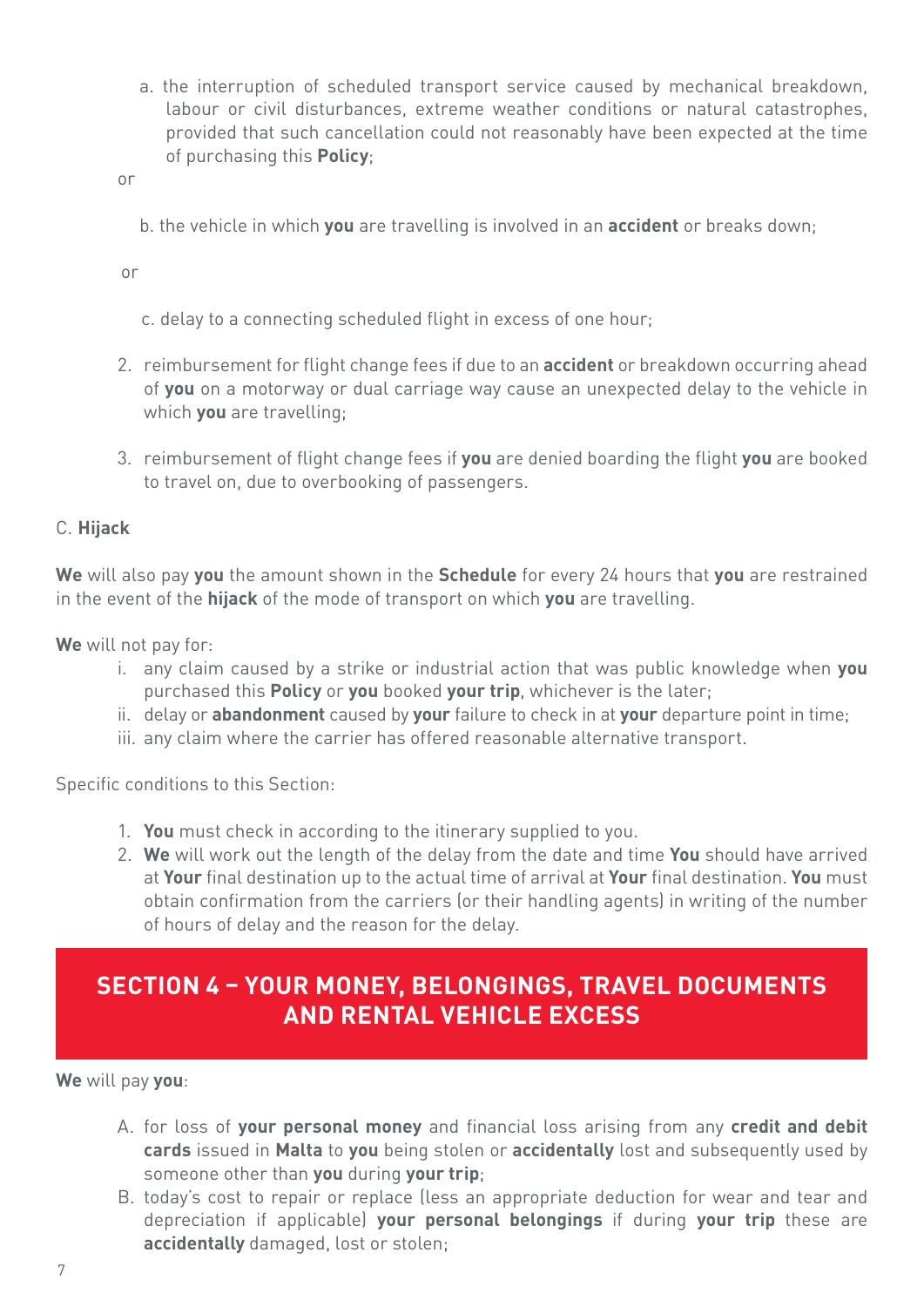- <span id="page-11-0"></span>C. the cost to purchase essential items if **your** luggage is temporarily lost on the outward journey and **you** are without it for more than 8 hours, provided written confirmation issued by the carrier is obtained and sent to **us**, confirming the number of hours the luggage was delayed. If the loss is permanent the amount paid will be deducted from the final amount to be paid under this section;
- D. reasonable and necessary extra travel, accommodation and communication expenses in order to obtain temporary or replacement travel documents if such are **accidentally** damaged, lost or stolen whilst **you** are abroad;
- E. for the rental vehicle policy excess or the cost of repairing the vehicle, whichever is the lower, if **you** are involved in an **accident** with a rented vehicle or if such vehicle is stolen during **your trip**.

**We** will not pay for:

- i. any loss or theft which **you** do not report to the police and obtain a written report from them within 24 hours of discovery; where it is not possible to obtain a police report, **you** must provide other independent proof of **your** loss such as a letter from **your** transport company or hotel;
- ii. any loss as a result of a delay, detention or confiscation by customs or other officials;
- iii. loss or theft of **personal money** or travel documents not carried on **you** or in **your** attended hand luggage whilst **you** are travelling;
- iv. loss of or damage to or theft of **personal belongings** which **you** have left **unattended**  *unless* they are in a locked room or in a safe;
- v. loss of or damage to or theft of **personal belongings** which **you** have left **unattended**  *unless* there is evidence of forcible and violent entry in a **secure luggage area**;
- vi. shortages due to a mistake or loss due to a change in exchange rates;
- vii. loss or theft of travellers cheques if **you** have not complied with the issuer's conditions or where the issuer provides a replacement service;
- viii. damage to suitcases unless they are no longer usable;
- ix. household goods or anything shipped as freight or under a bill of lading;
- x. cracking, scratching or breaking of glass (other than lenses in cameras, binoculars, telescopes or spectacles), china or similar fragile articles and any other loss caused by any breakage unless caused by fire, theft or **accident** to the sea vessel, aircraft, train or vehicle in which they are being carried;
- xi. loss of or damage to or theft of contact or corneal lenses, hearing aids, dental or other medical fittings including artificial limbs;
- xii. loss of or damage to or theft of items used in connection with **your** job, occupation or business;
- xiii. loss of or damage to or theft of **personal money** and **valuables you** are not carrying with **you** or on **you** or in **your** attended luggage unless **you** have kept them in a safe or a safety deposit box. Absence of submitting proof of owning the lost / stolen money may prejudice **your** claim;
- xiv. loss of or damage to or theft of **electronic equipment you** are not carrying with **you** or on

# **SECTION 5 – YOUR LIABILITY TO OTHERS**

**We** will cover **you** against **your** legal liability for damages, claimant's costs and expenses arising from an **accident** during **your trip** if anyone is **accidentally** injured, falls ill or dies or property is **accidentally** lost or damaged.

**We** will pay **your** defense costs and expenses if **we** agree to do so in advance.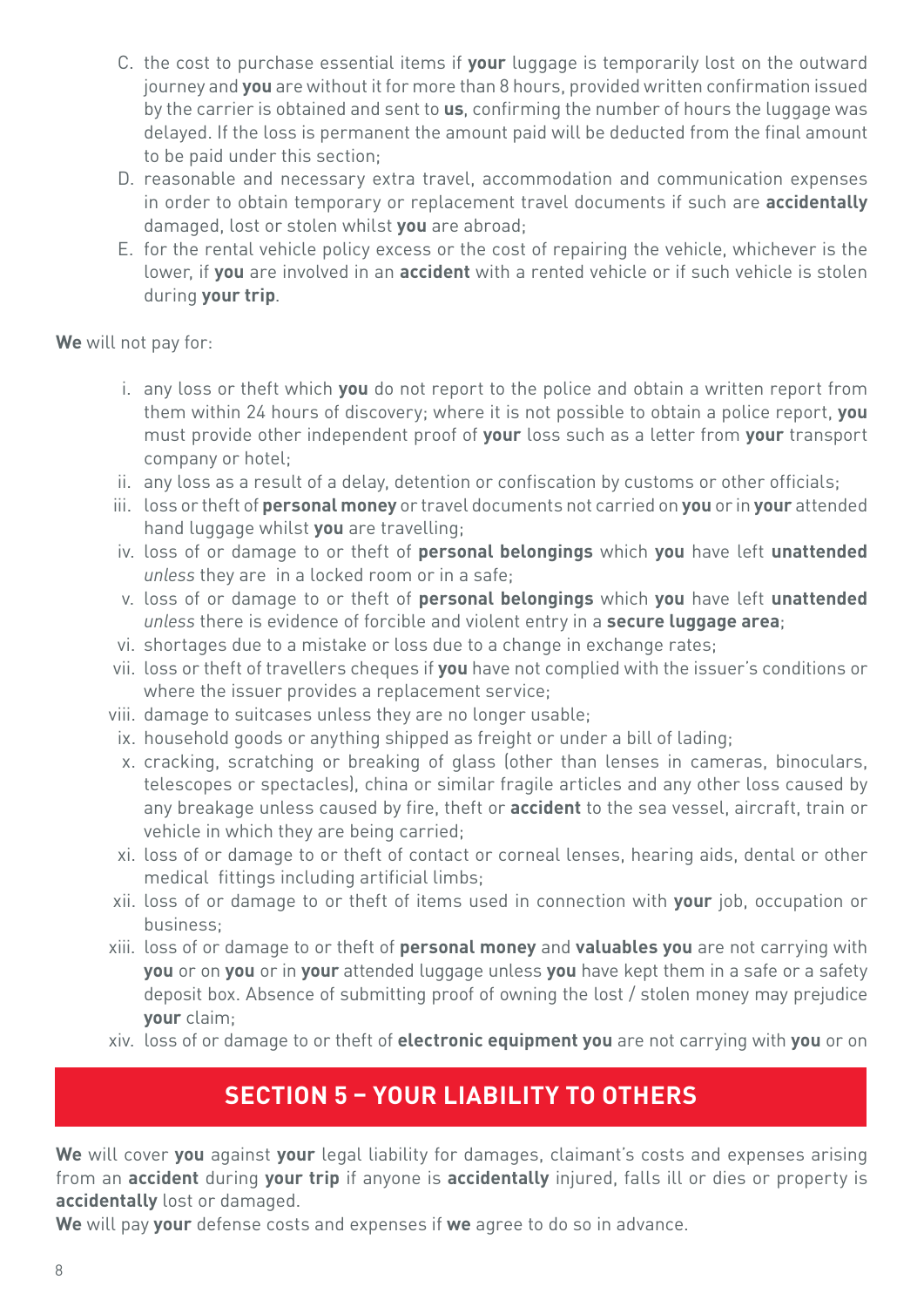<span id="page-12-0"></span>In the event of **your** death, **we** will also cover **your** legal personal representatives in respect of **your** liability covered by this **Policy** provided that **your** legal personal representatives observe the terms of this **Policy** so far as they can apply.

**We** will not pay for or cover any liability arising from:

- i. any fines, penalties, punitive, exemplary, aggravated, liquidated damages or compensatory damages;
- ii. someone being injured or falling ill or dying while they are working for **you** or being employed by **you**;
- iii. death of or injury to people who are members of **your** household;
- iv. loss of or damage to property which belongs to **you** or is in **your** care or which belongs or is in the care of members of **your** household;
- v. the carrying out of contracts of the sale or supply of goods or services or **your** doing **your** job, occupation or business;
- vi. **your** owning or occupying any land or building or **your** occupation of temporary holiday accommodation;
- vii. liability which has been assumed by you under agreement unless the liability would have attached in the absence of such agreement.

# **SECTION 6 – PERSONAL ACCIDENT**

**We** will cover **you** for **accidental bodily injury during your trip** which directly results in **your**:

- a. death;
- b. **loss of limb** (one or more) and/or the **total loss of sight**;
- c. **permanent total disablement** after 104 weeks unless compensation has already been paid to **you** under (b) above.

**We** will not pay for any claim:

- i. for sickness, disease, nervous shock or naturally occurring condition or degenerative process;
- ii. arising from **your** disappearance because **your** body has not been found within 12 months of its disappearance unless **we** are satisfied that **you** had sustained **accidental bodily injury** resulting in **your** death and the person to whom payment will be made agrees in writing to refund to **us** the amount paid if **you** are found to be living;
- iii. under more than one of benefits a, b or c above.

# **STANDARD EXTENSION**

If before the expiry of the **period of insurance you** are prevented, due to **your bodily injury** or illness, from making **your** intended return journey, the duration of this **Policy** is extended automatically without additional premium for up to a maximum of 30 days. In this event **we** shall continue to pay medical treatment under Section 2 (Emergency Medical and Associated Expenses and Hospital Benefit) of this **Policy** subject to the maximum amount shown in the Benefits and Limits for the **plan you** have selected as specified in the **Schedule**, for this period or such extension of this period as is medically certified as being necessary.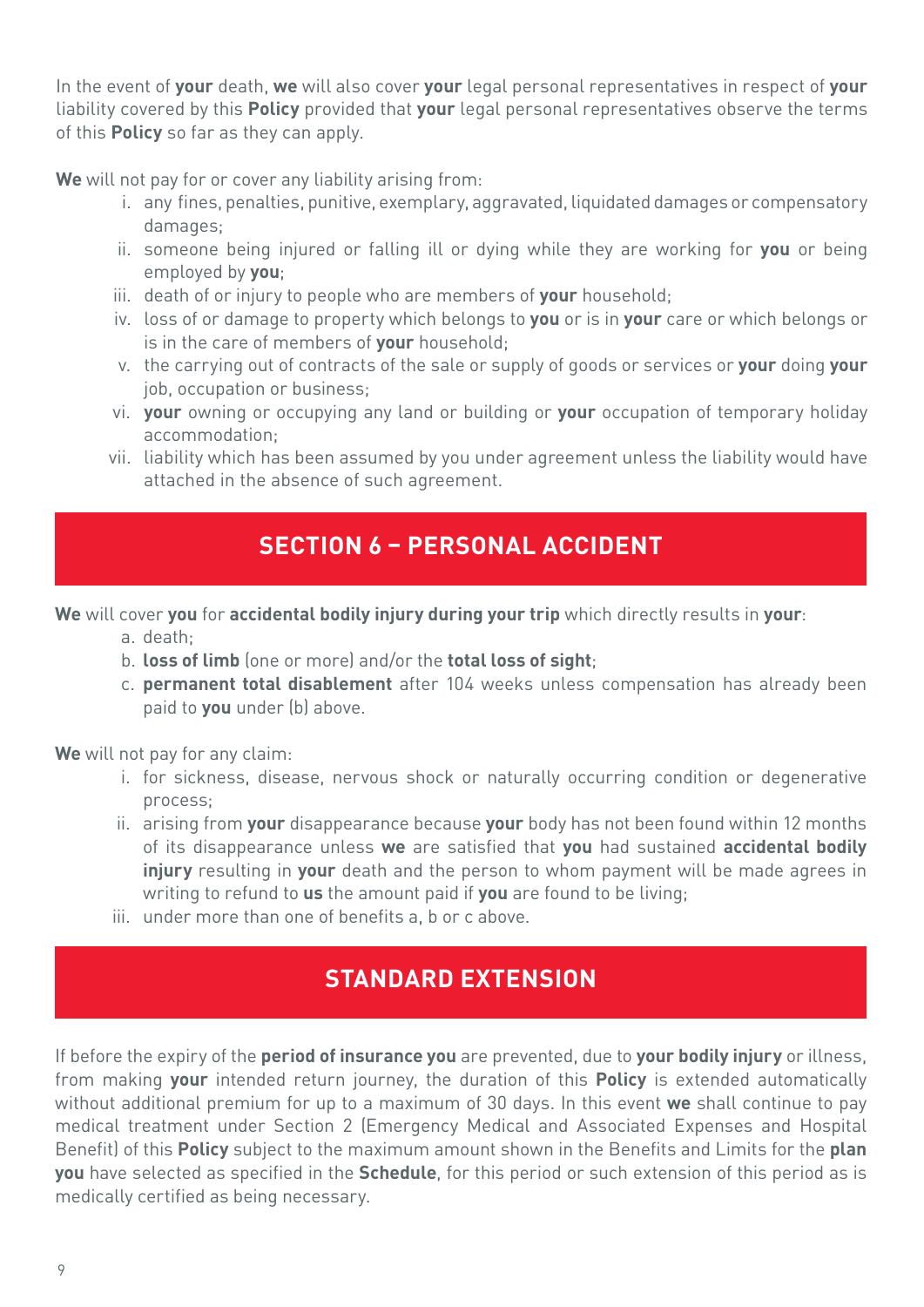# **OPTIONAL EXTENSIONS**

# <span id="page-13-0"></span>**1. Winter Sports Extension**

If **you** have paid the appropriate additional premium and 'Winter Sports Extension' is shown as 'yes' in the **Schedule**, it is hereby declared and agreed that notwithstanding exclusion xv. under the General Exclusions section, the **Policy** is extended to cover the following winter sports activities:

- ski-racing
- ski-jumping
- ski-boarding
- ice hockey
- use of bob sleighs or skeletons.

# **2. COVID-19 Extension**

If **you** have paid the appropriate additional premium per **insured person** per **trip**, and 'COVID-19 Extension' is shown as 'yes' in the **Schedule** it is hereby declared and agreed that notwithstanding exclusion xxiii. 'General Exclusion for Pandemics' under the General Exclusions section, the **Policy** is extended as follows:

### **Section 1 – Cancellation and Abandonment**

Cover under this Section is extended to include:

A. 1. Cancellation expenses if **you** or **your travelling companion** or **your close relative(s)** or persons hosting the **insured persons**, die, fall ill, must quarantine or is forced to self-isolate due to **COVID-19**. Cover is applicable subject to any of the above persons having a positive **COVID-19** test result confirmed within 14 days of the departure date of the **insured persons** from **Malta**.

2. Cancellation expenses if **you** or **your travelling companion** are denied departure from **Malta** because **you** are showing symptoms for **COVID-19**, subject to:

- i. **Your** transport or accommodation provider not reimbursing **you** or offering alternative dates; and
- ii. Written evidence from **your** transport provider that **you** or **your travelling companion** have been denied boarding due to potential **COVID-19** infection; and
- iii. A positive **COVID-19** test result being confirmed within the 24 hours after being denied boarding or not permitted to continue the **trip**, at **your** expense.
- B. 1. Reasonable additional charges for accommodation and additional travel expenses if any of the **insured persons** are hospitalised, forced to self-isolate or confined to their accommodation in quarantine and the **trip** has to be **abandoned**.

2. Reasonable additional charges for accommodation and additional travel expenses which are necessary to get **you home**, if **you** are unable to use **your** return ticket, following denial of boarding at departure or not being permitted to continue the **trip** due to the **insured persons** testing positive or showing symptoms for **COVID-19**, subject to: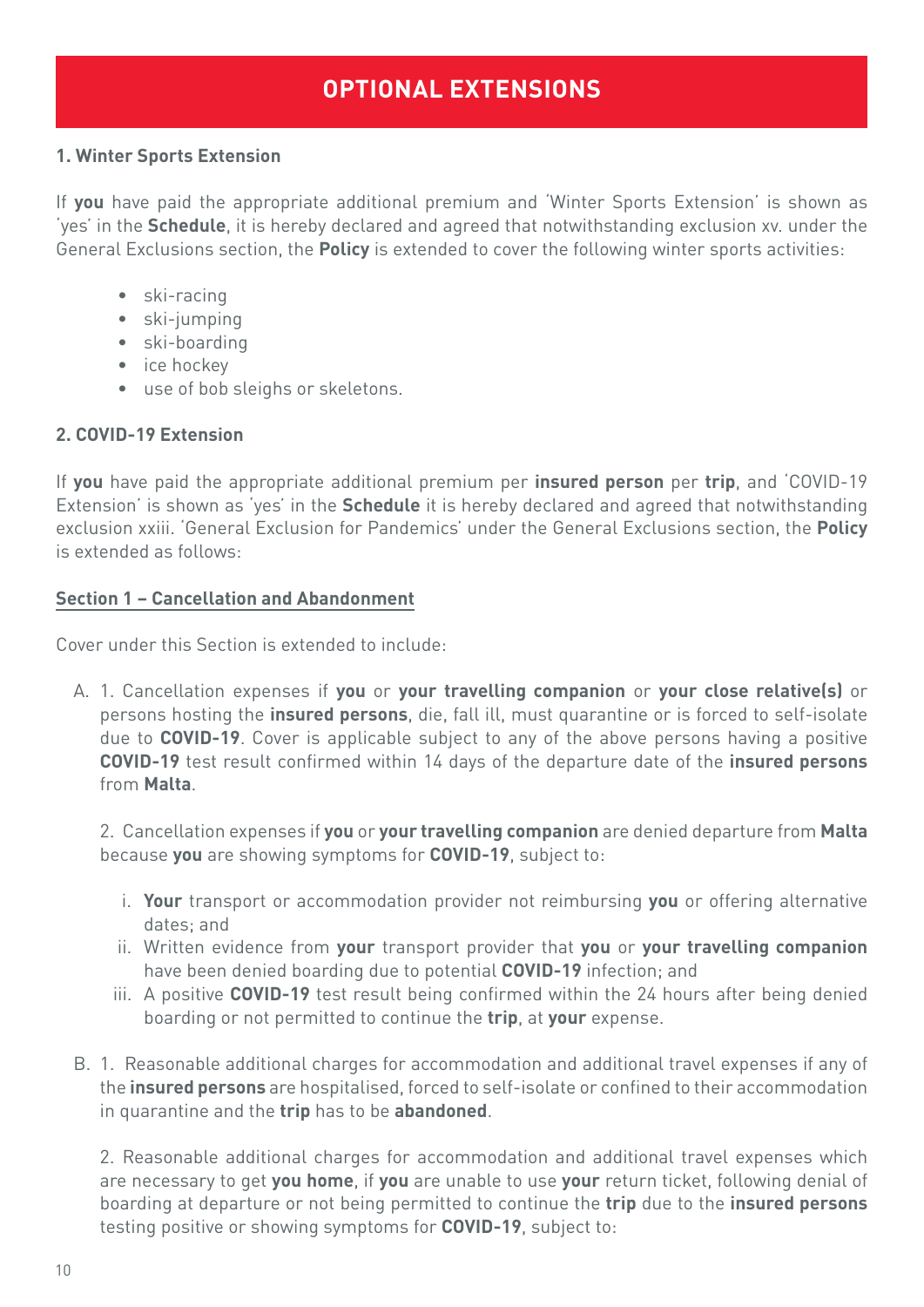- i. **Your** transport or accommodation provider not reimbursing **you** or offering alternative dates; and
- ii. Written evidence from **your** transport provider that **you** or **your travelling companion**  have been denied boarding due to potential **COVID-19** infection; and
- iii. A positive **COVID-19** test result, taken at your expense, being confirmed within the 24 hours after being denied boarding or not permitted to continue the **trip**.

# **Section 2 – Emergency Medical and Associated Expenses and Hospital Benefit**

Cover under this Section is extended to include:

- a. any emergency medical expenses (including rescue services to take **you** to the hospital) incurred due to **COVID-19**. Such cover will also be extended for the Hospital Benefit during the in-patient stay due to **COVID-19**;
- b. The cost of returning **your** body to **your home** or the cost of burial or cremation in the country abroad where death occurred.

Cover for **COVID-19** under Section 1 and Section 2 are subject to:

- a. the Section limits stated in **your Policy schedule**; and
- b. cover cannot be purchased when **you** or **your travelling companion** or **your close relative(s)** and persons hosting the **insured persons**, have symptoms, test positive or are waiting for a test result for **COVID-19**.

Furthermore, no cover will apply if the quarantine is the result of any government law or regulation and as a result, **Malta** or the country **you** are visiting is put on lockdown and/or a travel ban is imposed due to **COVID-19** and/or any other declared **pandemic**/epidemic.

In addition, no cover will apply if the entire ship, plane or bus in which **you** are travelling is put under quarantine, unless **you** are **COVID-19** positive.

For the purpose of this cover **COVID-19** shall mean: "the virus officially known as 'severe acute respiratory syndrome coronavirus 2 (SARS-CoV-2)' and/or any related illness including Coronavirus Disease and/or any mutation or variation of SARS-CoV-2 however caused".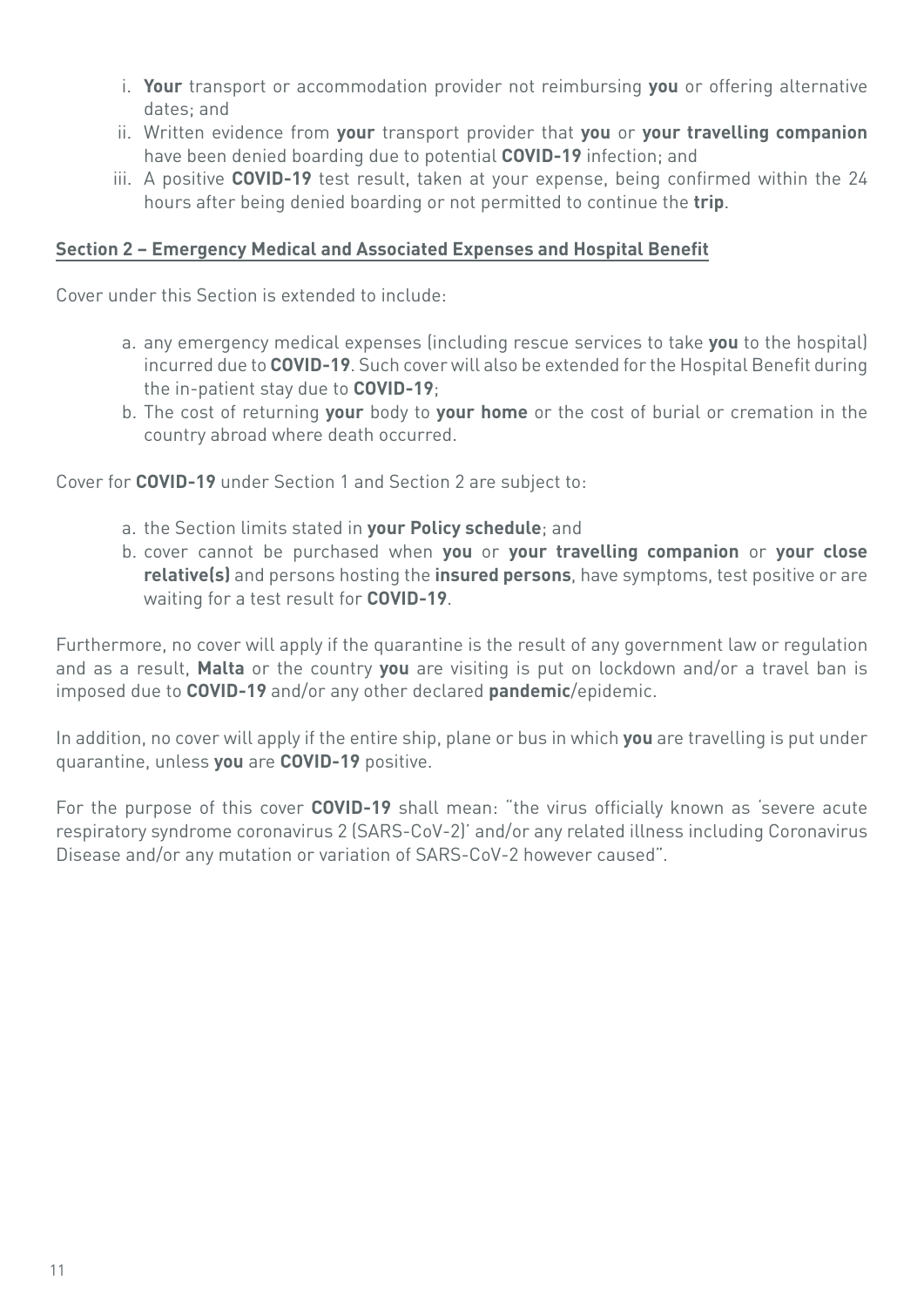# **GENERAL EXCLUSIONS**

<span id="page-15-0"></span>In addition to the specific exclusions and exceptions under each Section of this **Policy**, **we** will not pay for any of the following or anything arising therefrom:

- i. the **excess(es)** shown in the **Schedule**;
- ii. costs, expenses or fees for preparing any claim **you** make under this **Policy**;
- iii. any claim made because **you** did not enjoy **your trip**;
- iv. any claim for refund of any costs for persons not named in this **Policy**;

#### **Asbestos**

v. inhalation and/or ingestion of asbestos or exposure to asbestos or the existence of the harmful nature of asbestos or health hazards associated with asbestos or any allegation or concern in relation thereto. The term asbestos shall include asbestos, asbestos fibres, derivatives of asbestos or any substance or compound containing asbestos of waste comprising of or containing asbestos;

#### **Banned Travel**

vi. **your** travel to a country or specific area or event to which the relevant **Maltese** authorities or the World Health Organisation has advised the public not to travel;

#### **Computers viruses**

vii. a. direct or indirect loss or damage caused by computer viruses or to equipment which fails correctly to recognise data representing a date in such a way that it does not work properly or at all;

b. legal expenses, legal benefits and/or legal liability arising from computer viruses or from equipment which fails correctly to recognise data representing a date in such a way that it does not work properly or at all;

c. for the purposes of this General Exclusion vii., equipment includes computers and anything else insured by this **Policy** which contains a microchip. Computers include hardware, software, data electronic data processing equipment and other computing and **electronic equipment** linked to a computer. Microchips include integrated circuits and microcontrollers. Computer viruses include any programme or software which prevents any operating system, computer programme or software working properly or at all;

#### **Consequential Loss**

viii. consequential loss of any kind;

#### **Deception and confiscation**

- ix. any claim resulting from deception by **you**;
- x. **your** own unlawful action or any criminal proceedings against **you**;
- xi. loss or damage as a result of the confiscation, commandeering, nationalisation, seizure, restrain, detention, appropriation, requisition, detention or destruction of or damage to property by order of any government, public or local authority or items held by customs or other officials;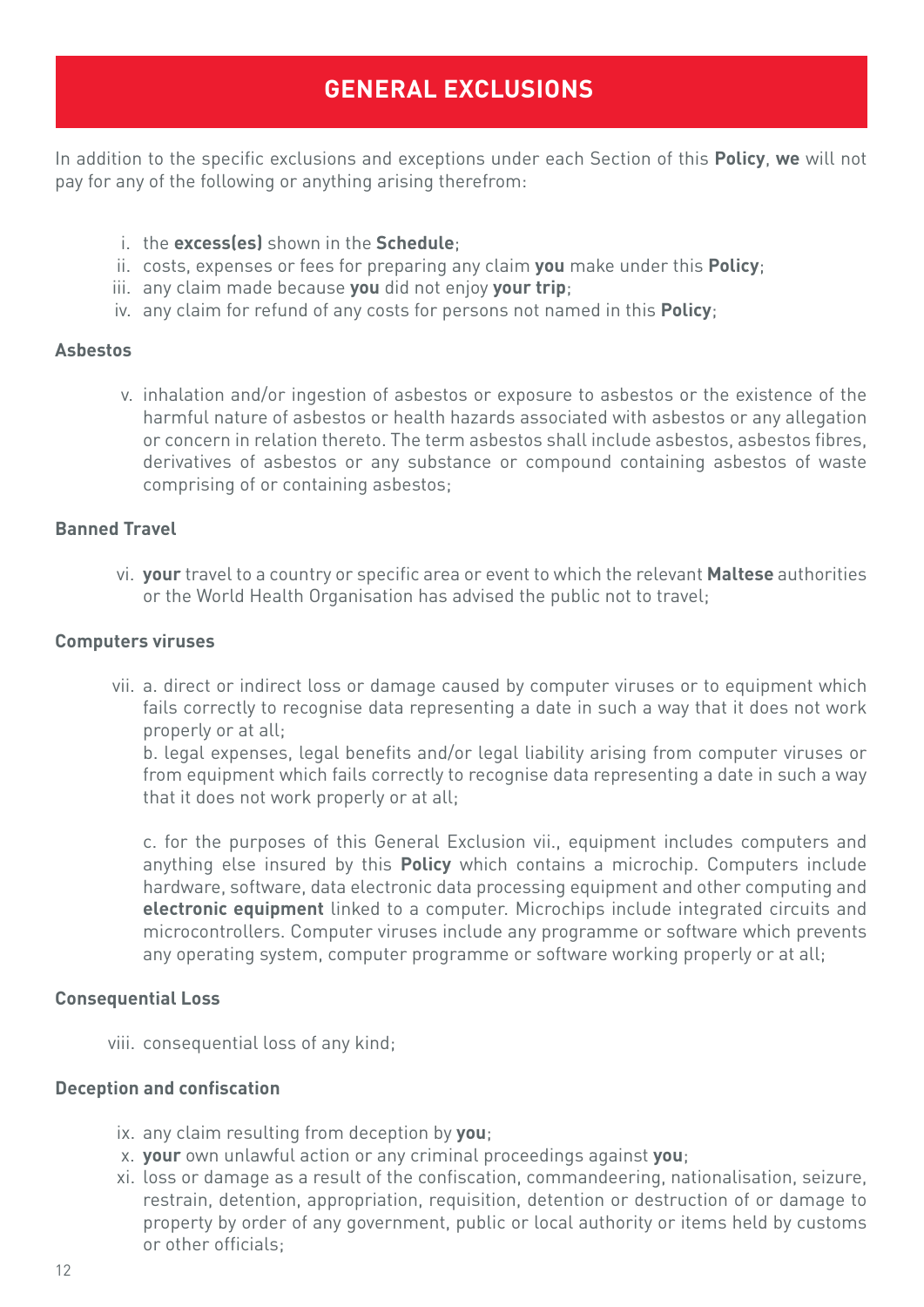### **Excluded Activities**

- xii. engaging in sports of any kind, whether organised team sport or not, except when this is practised as an amateur. For the purpose of this exclusion, amateur shall mean a person who receives no financial gain from a payment for participation in the sport other than the reimbursement of reasonable travel expenses and other out of pocket expenses;
- xiii. rock-climbing or mountaineering which requires the use of ropes or guides, potholing, parachuting, hand-gliding, coasteering or similar activities, rafting or canoeing involving white water rapids, bungee jumping, sky diving or similar activity, jet skiing, kayaking, tubing, or sub aqua diving except scuba diving of less than 15 metres depth if suitably qualified or if supervised by a professional instructor;
- xiv. engaging in or practicing for speed or time trial, sprints or racing of any kind (other than on foot), motor rallies and motor competitions;
- xv. engaging in winter sports or the use of dry ski-slopes;
- xvi. **your** taking part in any flying or other aerial activities of any kind other than as a fare paying passenger in a fully licensed carrying aircraft;
- xvii. **your** motorcycling as a driver or passenger on a machine in excess of 125cc;
- xviii. **your** motorcycling as a driver or passenger on a machine not in excess of 125cc unless **you** wear a crash helmet and, as a driver, **you** hold a valid driving license for the country in which it is being used;
- xix. **your** involvement in **manual work** of any kind;
- xx. **your** participation in expeditions or other activities excluded by the **Policy** unless otherwise showed as covered in the **Schedule**;
- xxi. **your** participating as a crew member on a vessel travelling from one country to another;
- xxii. **your** owning or using animals (except domestic animals), firearms, any aircraft of any description including unpowered flight, motorized vehicles, boats or other vessels of any description other than manually propelled watercraft, and any other form of motorized leisure equipment;

# **General Exclusion for Pandemics**

xxiii. any loss, damage, cost or expense caused by, resulting from, arising out of or related to, either directly or indirectly, or any action taken to hinder, defend against or respond to any **Pandemic** or fear or threat of a **Pandemic**. This exclusion applies regardless of any other cause or event that in any way contributes concurrently or in any sequence to the loss, damage, cost or expense, and regardless whether or not there is any declaration of an outbreak of a **Pandemic** by the WHO or any authorised national or international body or legal jurisdiction;

# **Maintenance, Warranty and Gradually Operating Losses**

- xxiv. costs and expenses in connection with maintenance services or for which a manufacturer, supplier or service provider is responsible under warranty or contract;
- xxv. loss or damage which happens gradually or is caused by subsidence, heave or landslip;
- xxvi. loss or damage caused by or resulting from rust, corrosion, wet or dry rot, mould, vermin, insects, fungus, deterioration or wear and tear, movement, settlement or shrinkage, defect in construction or installation, faulty design, latent defects or poor workmanship or the use of faulty materials, depreciation, loss of value, atmospheric or climatic conditions, the action of light, ingress of water, any gradually operating cause, process of cleaning, washing, repair, alteration or restoration, mechanical or electric breakdown;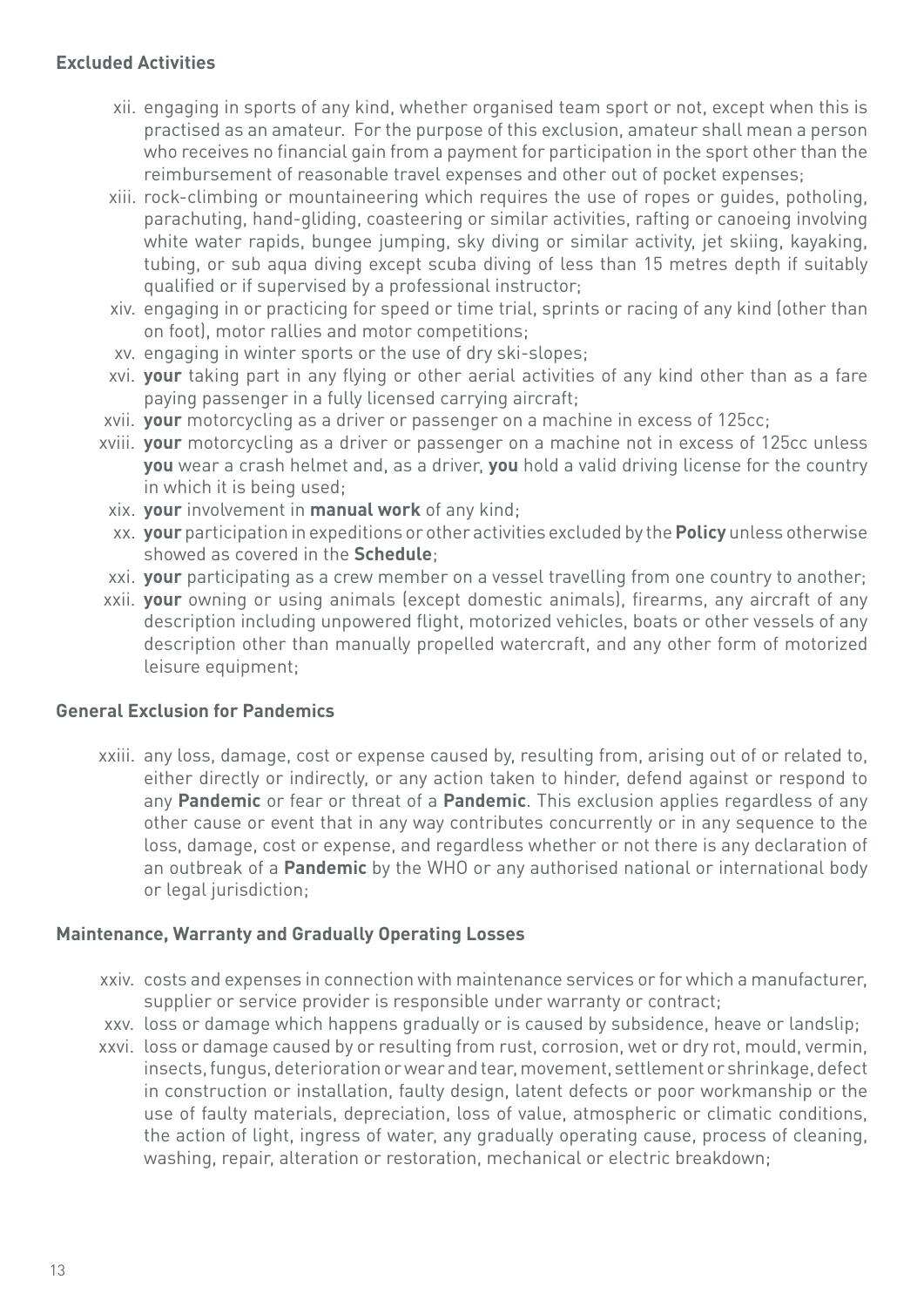#### **Medical Exclusions**

- xxvii. for a **medical condition** if any **insured person** has travelled against the advice of a **Medical Practitioner** or would be travelling against the advice of a **Medical Practitioner** if they had taken such advice;
- xxviii. for a **medical condition** for which **you** were planning to obtain medical treatment during **your trip**;
- xxix. if **you** were receiving or awaiting medical or surgical treatment at the time of purchasing this **Policy**;
- xxx. if **you** were suffering from a serious or chronic illness and/or injury which required consultation or treatment during the past 12 months;
- xxxi. if **you** did not receive or have the recommended inoculations and/or took the recommended medication;
- xxxii. any anxiety state, depression, mental, nervous or emotional disorder which was diagnosed before **you** purchased this **Policy** or booked **your trip**, whichever is the later;
- xxxiii. pregnancy or childbirth where the expected date of delivery is less than 12 weeks, or 16 weeks in the case of a multiple pregnancy before **your** commencement date of **your trip**;
- xxxiv. **your** suicide, attempted suicide, intentional self-injury or deliberate exposure to danger unless in an attempt to save someone's life;
- xxxv. **your** being under the influence of alcohol, solvents or drugs except drugs prescribed by a **Medical Practitioner** other than for the treatment of drug abuse;
- xxxvi. HIV (Human Immunodeficiency Virus) and/or any HIV-related illness including AIDS and/ or mutant derivatives or variations thereof however caused;

### **Pairs and Sets**

xxxvii. **we** will not pay for any costs of altering or replacing any items or parts of items which are not lost or damaged and which form part of a set, suite or other article, of the same type, colour or design;

#### **Police or Armed Forces**

xxxviii. operational duties of a member of the police or armed forces;

# **Radioactive Contamination**

- xxxix. any loss, damage, liability or expense directly or indirectly caused by or contributed to or arising from:
	- a. ionising radiations from or contamination by radioactivity from any nuclear fuel or from any nuclear waste or from the combustion of nuclear fuel; loss or damage and liabilities due to or arising from chemical and biological substances not used for peaceful purposes are also excluded;
	- b. the radioactive, toxic, explosive or other hazardous or contaminating properties of any nuclear installation, reactor or other nuclear assembly or nuclear component thereof;
	- c. any weapon of war employing atomic or nuclear fission and/or fusion or other like reaction or radioactive force or matter;
	- d. any chemical, biological, bio-chemical or electromagnetic weapon;

#### **Sanction Limitation and Exclusion Clause**

xl. any claim or pay any benefit hereunder to the extent that the provision of such cover, payment of such claim or provision of such benefit would expose **us** to any sanction,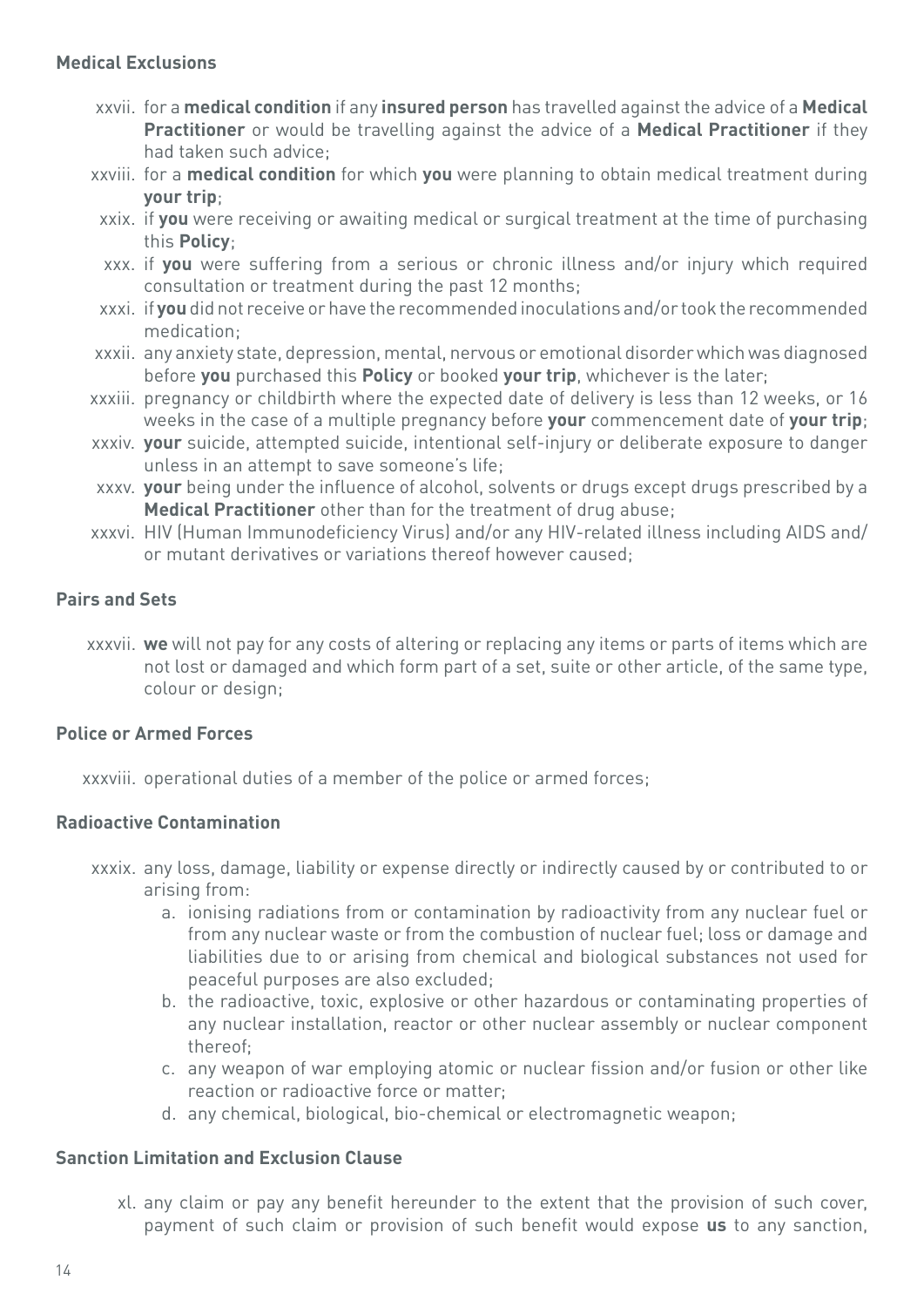prohibition or restriction under United Nations resolutions or the trade or economic sanctions, laws or regulations of the European Union, United Kingdom or United States of America, or any of its states;

### **Seepage, Pollution and Contamination**

xli. a. personal injury or **bodily injury** or loss or damage to or loss of use of property directly or indirectly caused by seepage, pollution or contamination, provided always that this General Exclusion xli. shall not apply to liability for personal injury or **bodily injury** or loss of or physical damage to or destruction of tangible property or loss of use of such property damaged or destroyed, where such seepage, pollution or contamination is caused by a sudden, unintended and unexpected happening during the **period of insurance**; b. the cost or removing, nullifying or cleaning up, seeping, polluting or contaminating substances unless the seepage, pollution or contamination is caused by a sudden, unintended and unexpected happening during the **period of insurance**; c. fines, penalties, punitive or exemplary damages arising therefrom;

#### **Sonic Booms**

xlii. any Loss or damage by pressure waves caused by aircraft and other aerial devices travelling at sonic or supersonic speeds;

#### **Terrorism**

xliii. loss, damage, cost or expense directly or indirectly caused by, contributed to by, resulting from, or arising out of or in connection with any act of terrorism regardless of any other cause or event contributing concurrently or in any other sequence to the loss.

For the purpose of this exclusion, terrorism shall mean an act, including but not limited to the use of force or violence and/or the threat thereof, of any person or group(s) of persons, whether acting alone or on behalf or in connection with any organization(s) or government(s), committed for political, religious, ideological, or similar purposes including the intention to influence any government and/or to put the public, or any section of the public, in fear.

Loss, damage, cost or expense of whatsoever nature directly or indirectly caused by, resulting from or in connection with any action taken in controlling, preventing, suppressing or in any way relating to any act of terrorism are also excluded.

If **we** allege that by reason of this exclusion, any loss, damage, cost or expense is not covered by this insurance the burden of proving the contrary shall be upon **you**. In the event any portion of this exclusion is found to be invalid or enforceable, the remainder shall remain in full force and effect.

Notwithstanding the above, cover for **hijack** under Section 3 – Delayed or Missed Departure and **Hijack** remains in full force and effect;

#### **Time Share, Schemes and Promotions**

- xliv. compensation for frequent flyer points or similar schemes;
- xlv. any claim made for unused travel or accommodation arranged by using air miles or similar promotions;
- xlvi. any claim for management fees, maintenance costs or exchange fees associated with timeshares or similar arrangements;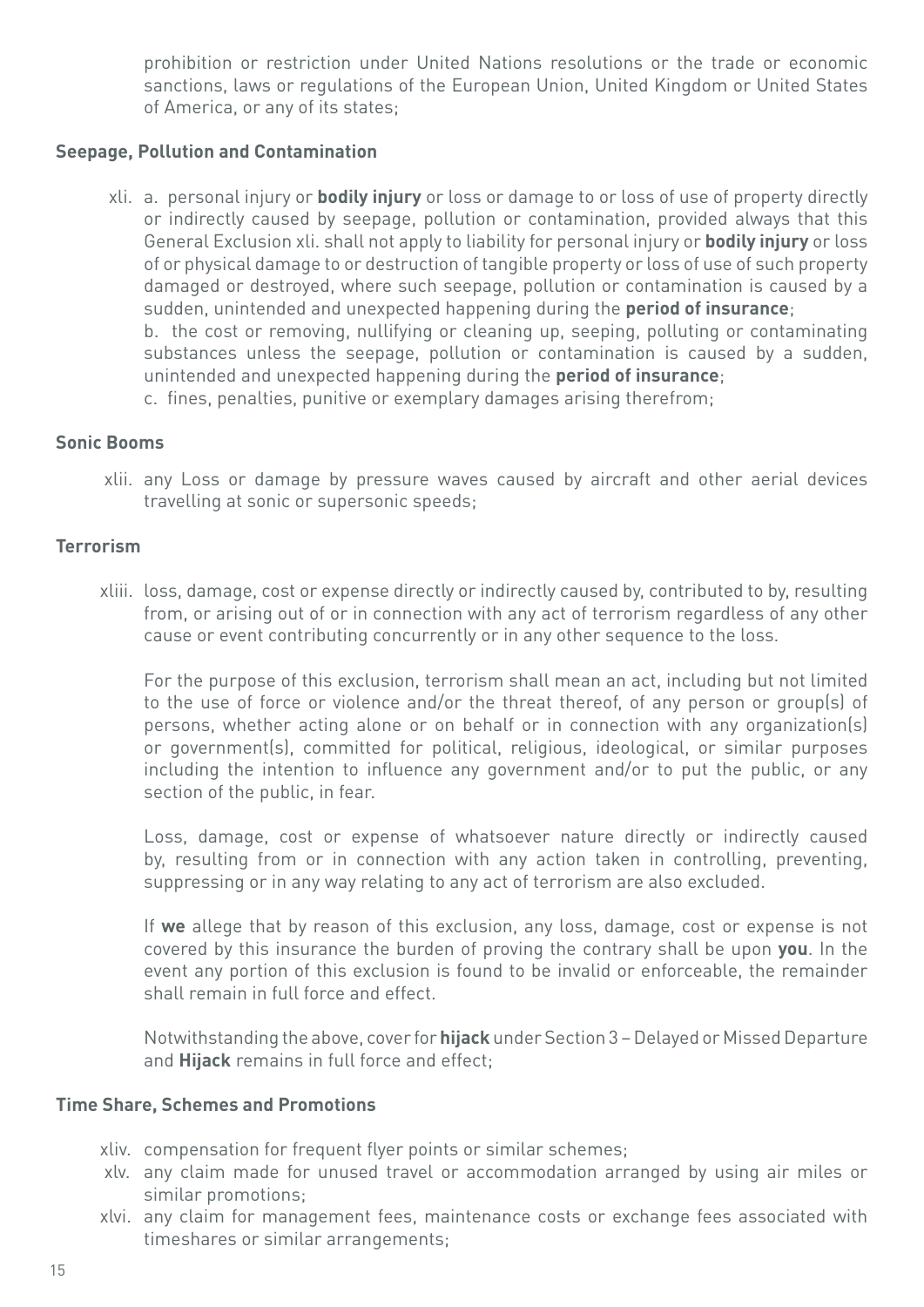### **Unmanned Aerial Vehicle**

xlvii. loss or damage to or liability howsoever arising from and to unmanned aerial vehicles owned by **you** or in **your** care custody and control;

#### **War or War-like Operations**

- xlviii. loss, damage cost or expense of whatsoever nature directly or indirectly caused by, resulting from or in connection with any of the following:
	- a. war, invasion, act of foreign enemy, hostilities or warlike operations (whether war be declared or not);
	- b. civil war, military rising, insurrection, civil commotion assuming the proportions or amounting to an uprising, rebellion, revolution, military or usurped power, martial law or looting or pillaging in connection therewith;
	- c. confiscation or nationalisation or requisition or destruction of or damage to property by or under the order of any government or public authority or any act or condition incident to any of the above.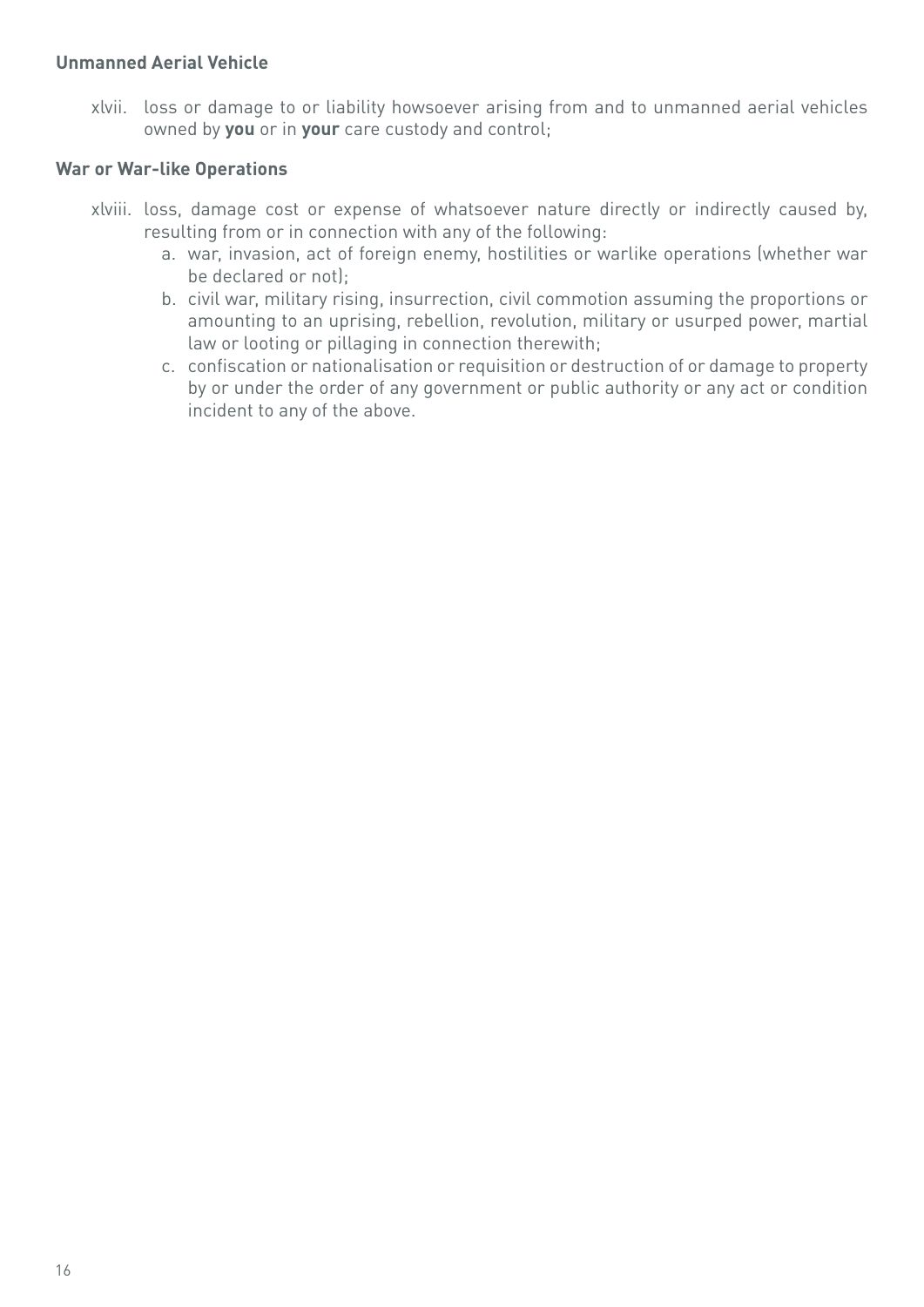# **GENERAL CONDITIONS**

# <span id="page-20-0"></span>1. **Disclosure and Observance of Conditions**

**We** will provide cover under this **Policy** only if the material information **you** gave **us** when applying for insurance or when making a claim is true as far as **you** know. To be covered by this **Policy**, **you** must keep to the terms, conditions and **Endorsement(s)** of this **Policy**.

# 2. **Identification**

This **Policy** including the **Schedule(s)**, **Endorsement(s)**, and proposal form, shall be read together as one contract.

# 3. **Precautions**

**You** must do all that **you** reasonably can to prevent loss or damage to property insured under this **Policy** and to maintain such property in a sound condition.

# 4. **Claims Procedure (Your duties)**

As soon as **you** become aware of an event or cause that may lead to a claim under this **Policy**, **you** or **your** legal representatives must:

- a. notify **us** with full details in writing as soon as possible, within 15 days once **you** return to **Malta**, following the discovery of any loss which may give rise to a claim under this **Policy**. Claims for Cancellation or Curtailment of the **trip** must be notified to **us** immediately **you** become aware of any reason why the **trip** may be cancelled or curtailed. **You** must also inform **us** immediately if **you** know of any legal action against **you**. Any letter or document which relates to a claim must be sent to **us** straight away;
- b. tell the police immediately about any property which has been lost, stolen or maliciously damaged;
- c. advise the airline, carrier or transport company of the loss of or damage to **your** luggage within the time limit set out in their conditions of carriage, obtain a Property Irregularity Report detailing the list of items missing and/or damaged, keep all damaged items, travel tickets and tags as they will be needed to make a claim under this **Policy**;
- d. tell the issuing authority immediately about any lost or stolen **credit and debit cards**;
- e. forward **us** immediately and unanswered any writ, summons or other legal documents served on **you** or **your** family in connection with any claim or legal liability arising from injury or damage;
- f. not discuss, admit, reject or negotiate on any claim with anyone else without **our** written permission.
- g. all certificates, information and evidence which **we** may require must be supplied at **your** expense or the expense of **your** legal representative. If **your** claim is for **bodily injury** or illness, **we** may request, and will pay for, a medical examination. **We** may also request, and will pay for, a post mortem examination if **you** die.

# 5. **Claims Procedure (Company's Rights)**

- a. **We** may refuse to reimburse **you** for any expenses for which **you** cannot provide receipts or bills.
- b. Following the settlement of any claim, any salvage becomes **our** property. **You** must not, however, abandon property to **us** but await **our** instructions as to its disposal.
- c. **We** may take over and conduct in **your** name with complete and exclusive control, the defense or settlement of any claim.
- d. **We** may at **our** expense and for **our** own benefit start legal action in **your** name to recover compensation from others in respect of any amount paid or payable under this **Policy**.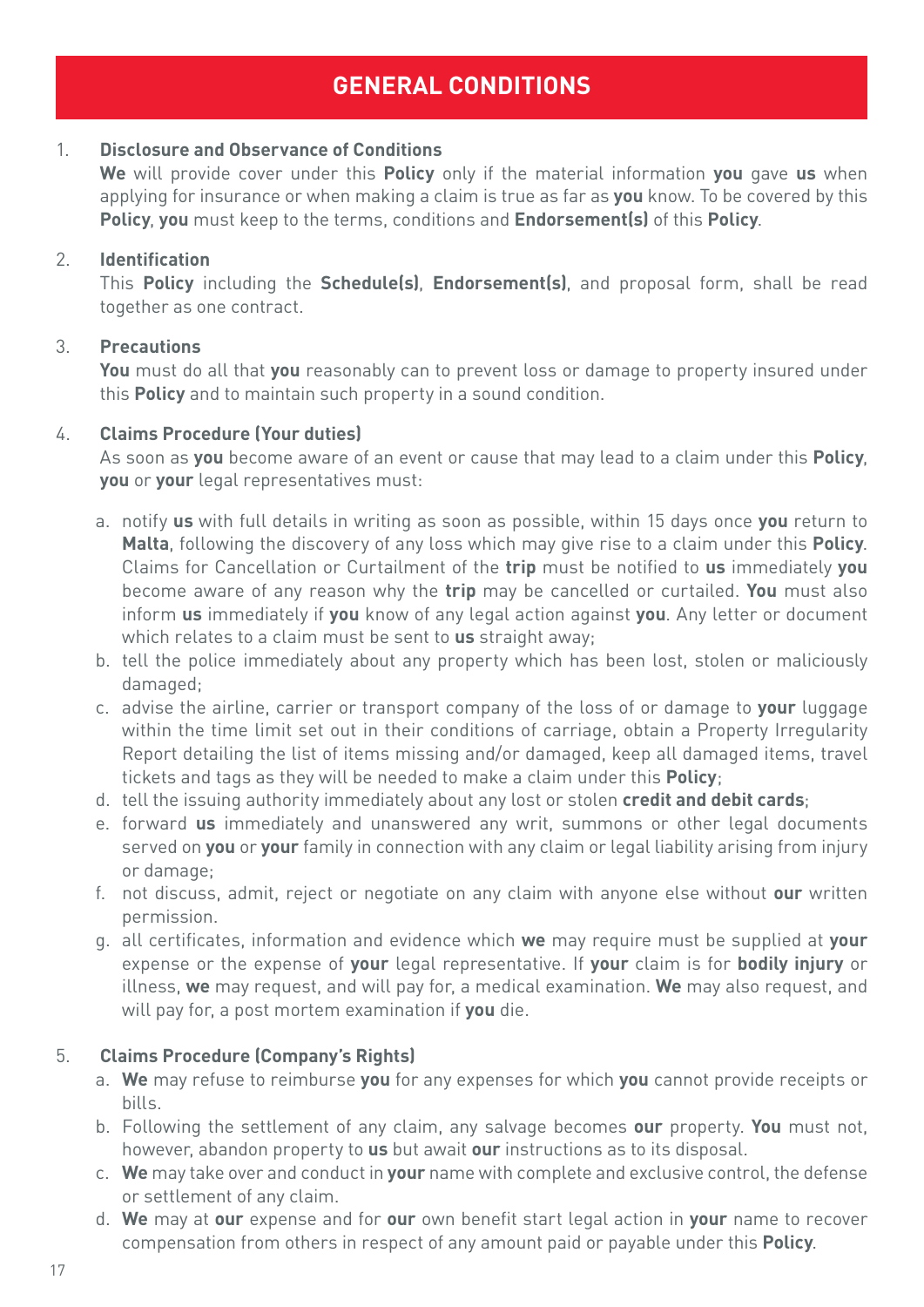For any claim or series of claims arising from one event involving legal liability covered by this **Policy**, **we** may either pay up to the limit shown in the **Schedule** less any amounts previously paid or any lower amount for which **we** can settle **your** claim. Once **we** have made the payment, **we** will have no further liability for **your** claim.

# 6. **Dual Insurance**

If any loss, damage or liability which **you** are claiming for under this **Policy** is covered by any other insurance, **we** will pay only **our** proportionate share of that claim.

# 7. **Arbitration**

If **we** disagree about the amount to be paid under this **Policy** (liability being otherwise admitted), **you** and **we** have the right to refer to arbitration. **We** will write to **you** to inform **you** of this option and must then write and tell **us** if **you** want to proceed. An arbitrator will be appointed in accordance with the statutory provisions in force at the time as amended or replaced from time to time. The apportionment of the costs and expenses of the arbitration will be determined by the arbitrator. The making of an award is a condition precedent to any right of action against **us**. Using the arbitration procedure does not preclude **you** from appealing against the arbitrator's decision in a court of law.

# 8. **Fraud**

Where fraud (including exaggeration) is detected, claims will not be paid and **we** may refer the matter to the Police for criminal prosecution. The **Policy** may not only be rendered invalid but **we** may also take other action consistent with **our** legal rights.

# 9. **Contribution**

If any loss, damage or liability which **you** are claiming for under this **Policy** is covered by any other insurance, **we** will pay only **our** proportionate share of that claim. This condition does not apply to Section 6 – Personal Accident.

# 10. **Cancellation (Your Rights)**

**You** may cancel this **Policy** within 14 days from the date of issue of **your Policy** or receipt of the terms and conditions. Provided that the **Policy** is paid in full and that **you** have not travelled and there has been no claim or incident likely to give rise to a claim, **we** will refund **you** the **Policy** premium **you** have paid but not the government stamp duty. If a claim has been submitted, there is an incident likely to give rise to a claim, or **you** cancel the **Policy** after 14 days from the date of issue of **your Policy** or receipt of the terms and conditions, no refund will be given. Notification in writing together with the **Policy Schedule** must be sent to us.

# 11. **Cancellation (Our Rights)**

- a. **We** may cancel this **Policy** by sending **you** a registered letter giving **you** 7 days' notice to **your** last known address. **You** will not get a refund of the premium.
- b. **We** may also cancel the **Policy** immediately at **our** discretion and without notice if **you** do not pay the premium. **You** will not get a refund for any part payments already made.